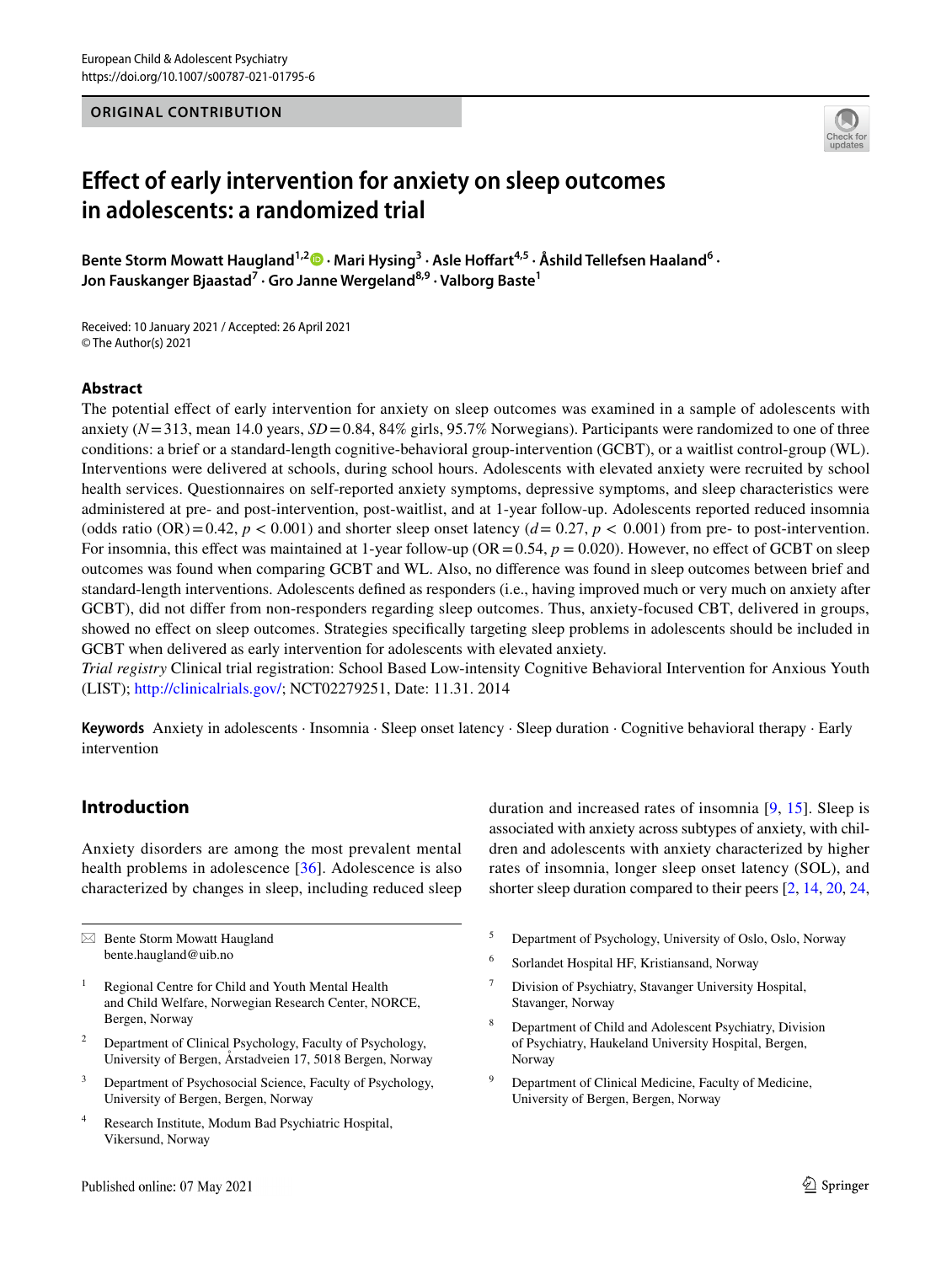[25](#page-13-6), [39](#page-14-1), [49\]](#page-14-2). A bidirectional relationship between sleep and anxiety is reported in longitudinal studies, indicating that poor sleep is a risk factor for anxiety and anxiety a precursor to sleep problems [\[2,](#page-13-2) [25](#page-13-6), [28](#page-13-7)]. Inadequate sleep is furthermore assumed to contribute to the maintenance of anxiety, probably due to the negative efects of sleep loss on emotion regulation and cognitive functioning [[31,](#page-13-8) [34\]](#page-14-3).

Treatment studies suggest that sleep problems may moderate outcomes of anxiety-focused cognitive-behavioral therapy (CBT). Less favorable outcomes have been reported for youth with anxiety and co-occurring sleep problems [[23,](#page-13-9) [47](#page-14-4)], perhaps due to limited capacity to actively engage in anxiety treatment among youth with co-occurring sleep problems. Together, this indicates that sleep problems are highly relevant for the assessment, conceptualization, and treatment of adolescents with elevated anxiety.

The overlap between components in CBT for anxiety and sleep interventions (e.g., relaxation, cognitive restructuring, contingency management, psychoeducation) has raised questions concerning whether anxiety-focused CBT has secondary effects on sleep problems. One could argue that improvements are expected in sleep outcomes when the physical and cognitive arousal associated with anxiety is reduced. Thus, when treating youth with anxiety, improvements in sleep could occur, without targeting sleep directly or applying specifc sleep management techniques.

Potential secondary efects of anxiety-focused CBT on sleep have been studied primarily in adult samples. A metaanalysis comprising 19 studies with adults reported moderate efects of CBT for anxiety on sleep problems, across sleep variables and anxiety disorders (i.e., post-traumatic stress disorder, panic disorder with or without agoraphobia, and generalized anxiety disorder) [\[4](#page-13-10)]. However, as only a few trials published on anxiety include sleep data, the authors refrained from making frm conclusions about the efect of anxiety treatment on sleep, pending further studies.

A limited number of studies has examined the potential efect of anxiety-focused CBT on sleep in youth

(i.e., children and adolescents) [[8](#page-13-11), [10,](#page-13-12) [12,](#page-13-13) [23](#page-13-9), [26](#page-13-14), [32,](#page-14-5) [35](#page-14-6), [43](#page-14-7)]. These studies suggest some efects on sleep outcomes in youth, across diferent anxiety disorders (see Supplementary Table S1). However, little attention has been given to possible differences in effects depending on the developmental level of the participants. Whereas the frequency of sleep problems may be similar in childhood and adolescence [[1,](#page-13-15) [12](#page-13-13)], the pattern of sleep problems varies across development. While separation-related sleep problems (e.g., worry about sleeping alone or away from home) are frequent among children with anxiety, dysregulated sleep (e.g., trouble sleeping, sleeplessness, feeling tired or sleepy) is more common among adolescents [[8\]](#page-13-11). This is in line with the more general developmental pattern of sleep problems during adolescence, such as a delay in circadian rhythm, shorter sleep duration, and an increase in insomnia symptoms [\[9,](#page-13-0) [40\]](#page-14-8). Previous studies have focused on a range of sleep-related problems (e.g., nightmares, difficulties falling or staying asleep, parasomnias, refusal to sleep alone, and bedtime resistance) [[5,](#page-13-16) [12,](#page-13-13) [23,](#page-13-9) [43\]](#page-14-7). However, the sleep issues included in the treatment studies are often focused on separation-related sleep problems, leaving us less informed about the efects of anxiety-focused CBT on sleep problems in adolescents. Furthermore, even though previous studies report a reduction in sleep problems in samples comprising both children and adolescents, diferences in outcomes between children and adolescents after anxiety-focused CBT are rarely analyzed. Only one previous study has focused specifcally on changes in sleep among adolescents with anxiety during CBT. This study [[12](#page-13-13)] includes a sample of youth (*N*=134, 7–18 years) with anxiety disorders, receiving online individual anxiety-focused CBT. Efects were found for parent-reported sleep outcomes in children in the intervention group compared to the waitlist (WL), whereas regarding adolescents no diferences in sleep outcomes were found between the intervention group and the WL. Discrepant fndings between age groups could indicate that anxiety strategies in CBT reduce sleep problems more common in childhood (e.g., bedtime resistance, nighttime fears), but target to a lesser degree the sleep problems commonly found among adolescents (e.g., short sleep duration and insomnia). As few studies have focused on adolescents with anxiety and sleep problems relevant for this developmental stage, further studies examining the efects of anxiety-focused CBT for adolescents with anxiety are warranted.

Although laudable for addressing an important clinical question, many of the previous studies have important methodological limitations, such as small sample sizes (*N* < 50) [[10,](#page-13-12) [12,](#page-13-13) [26](#page-13-14), [35](#page-14-6), [43](#page-14-7)], and lack control group [[10](#page-13-12), [23](#page-13-9), [26,](#page-13-14) [32,](#page-14-5) [35](#page-14-6), [43\]](#page-14-7). Furthermore, most studies have limited follow-up assessments [[8,](#page-13-11) [10](#page-13-12), [23,](#page-13-9) [26,](#page-13-14) [35](#page-14-6), [43\]](#page-14-7). Together this impedes our ability to conclude that changes observed in sleep outcomes during anxiety-focused CBT are caused by the treatment. Some studies have included wide age-range samples  $[8, 10, 23, 35, 43]$  $[8, 10, 23, 35, 43]$  $[8, 10, 23, 35, 43]$  $[8, 10, 23, 35, 43]$  $[8, 10, 23, 35, 43]$  $[8, 10, 23, 35, 43]$  $[8, 10, 23, 35, 43]$  $[8, 10, 23, 35, 43]$  $[8, 10, 23, 35, 43]$ . This is a problem when examining sleep, where patterns of normality are age-related, with associations between internalizing problems and sleep difering from preschool years to adolescence [[16\]](#page-13-17). Also, several studies have assessed sleep through composite scores, with items drawn from child behavior checklists or anxiety symptom questionnaires [[8,](#page-13-11) [12,](#page-13-13) [23](#page-13-9), [43](#page-14-7)]. Some of the items assessing sleep are closely related to anxiety (e.g., resisting going to bed and refusal to sleep alone). This represents a problem of item overlap and may inflate the effects concerning anxiety-focused CBT on sleep. Finally, some studies have assessed sleep through parent-report only [\[12,](#page-13-13) [23](#page-13-9)], which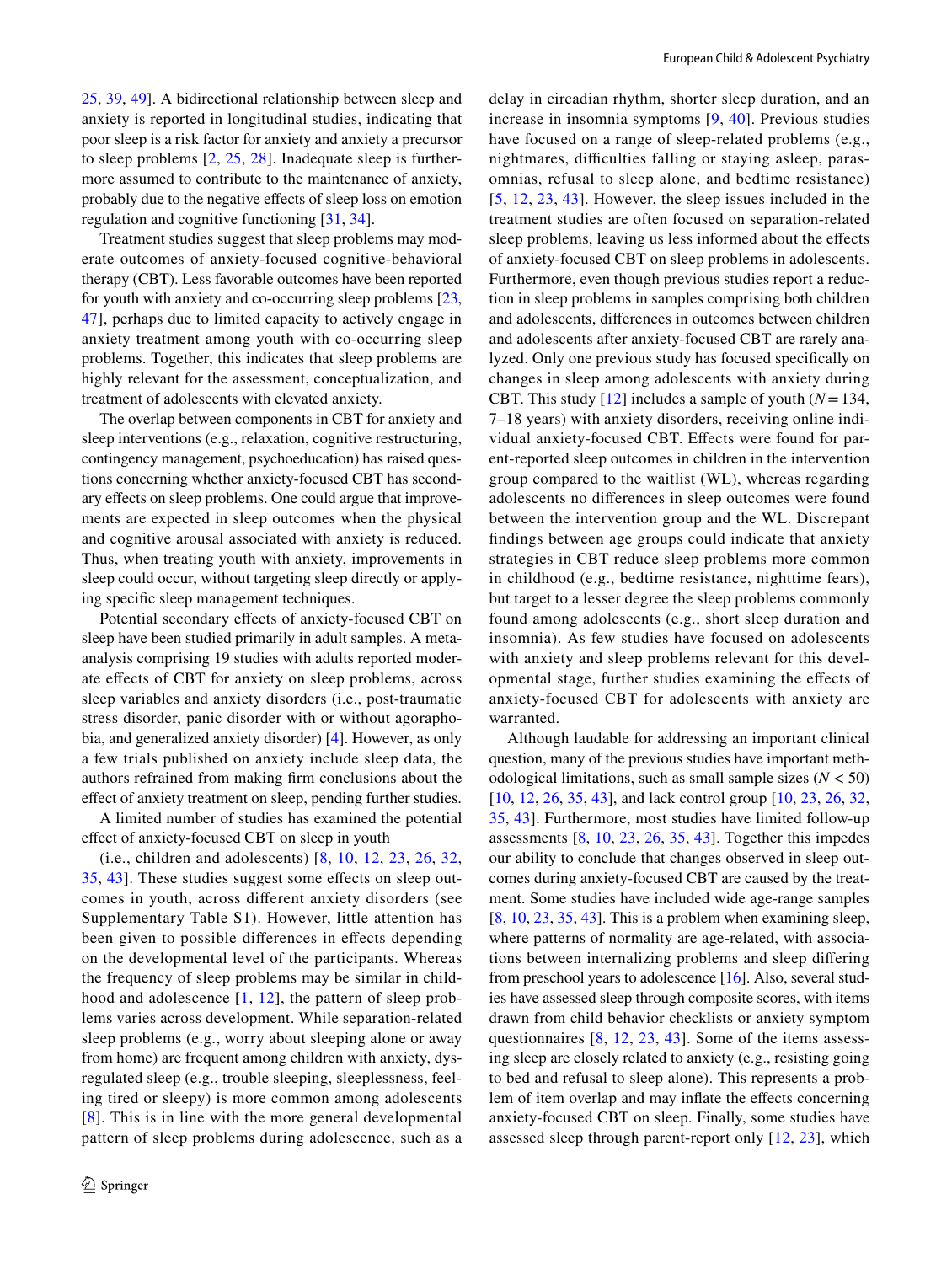is a limitation, particularly in studies including adolescents where both sleep and anxiety may not be easily observable for caregivers.

Most previous studies have examined the secondary effects of anxiety treatment on sleep in youth treated within child and adolescent mental health services (CAMHS) or university clinics. It has been suggested that positive sleep outcomes primarily occur when treatment is initiated during early phases of an anxiety disorder [[45](#page-14-9)]. This points to the relevance of studying sleep outcomes in early interventions with adolescents with elevated anxiety symptoms. To the best of our knowledge, this has been done in only one previous study. The Clementi et al. study [[10](#page-13-12)] reported improvements in parent-rated sleep problems among youth with anxiety symptoms/disorders in an early intervention study. They reported large within-group pre- to post efect sizes, but with a large proportion of the youth  $(45\%)$  scoring above the clinical cut-off for sleep problems at post-intervention. The study had no control group and small sample size  $(N=25)$  within a wide age range (7–16 years). Thus, further studies on early intervention are needed, examining the potential effects of anxietyfocused CBT on sleep. Early interventions aim to reach youth at an early stage of a disorder [\[13\]](#page-13-18). Administering interventions in the everyday context of adolescents (e.g., at schools) is expected to increase access to evidencebased interventions and to reduce barriers against seeking help for mental health problems among adolescents [[17\]](#page-13-19).

In the current study, we examined two CBT interventions, one comprising 10 sessions (standard-length CBT) and one comprising 5 sessions (brief CBT), both with a duration of 10 weeks. Both interventions have demonstrated efficiency in reducing adolescents' anxiety- and depressive symptoms [[19](#page-13-20)]. Brief CBT has been defned as sessions reduced by at least 50% compared to the standard 8–12 session interventions [[50](#page-14-10)]. Brief CBT may have the advantage of being more acceptable due to limited resources within primary health services. Furthermore, to our knowledge, no previous studies have examined if the intensity (i.e., the number and duration of sessions) of the intervention afects outcomes of anxiety-focused CBT on sleep. Previous studies on the secondary effects of anxiety treatment on sleep comprise 10 to 20 CBT sessions (Supplementary Table S1). An increasing focus on providing evidence-based mental health interventions to larger groups of youth have boosted the development of brief, less costly and easier-to-access CBT interventions [[6\]](#page-13-21). Thus, examining whether brief anxiety-focused CBT has an efect comparable to standard CBT on sleep problems is relevant, particularly within a primary health care context.

Group-CBT (GCBT) is often applied in the treatment of adolescents with anxiety, has the advantage of providing peer-support, and being less expensive to implement. However, as all previous studies on the secondary efects of sleep among youth include individual CBT, we do not know the efect of anxiety-focused GCBT on sleep outcomes.

The current study utilized data from a randomized controlled trial (RCT), in which sleep was included as a secondary outcome in two GCBT interventions (brief and standard-length programs). As previous studies have found larger improvements in sleep for those defned as responders compared to non-responders after anxiety-focused CBT [\[8](#page-13-11), [35](#page-14-6)], we also investigated this in the current sample. Thus, the following research questions were examined in a sample of adolescents (*N*=313, age 12–16 years) with an elevated level of anxiety:

- 1. Do sleep outcomes improve over time (pre-, post-, and 1-year follow-up) for adolescents with anxiety participating in anxiety-focused GCBT interventions?
- 2. Does GCBT for anxiety have an efect on adolescents' sleep. i.e., do adolescents in the GCBT intervention group improve more than those allocated to a waitlist control group?
- 3. Do anxiety-focused standard-length and brief GCBT have different effects on sleep outcomes?
- 4. Does the potential efect of anxiety-focused GCBT on sleep outcomes difer between responders (i.e., those improving much or very much from anxiety-focused GCBT) compared to non-responders?

The sleep outcomes included in the present study have not been examined previously in adolescents attending GCBT in primary health care services. Therefore, no specifc hypothesis regarding sleep outcomes was made. Furthermore, as comparisons between standard-length and brief CBT have not been addressed earlier, no hypotheses were developed regarding diferent efects on sleep outcomes. Previous research has found larger improvements in sleep for those defned as responders compared to non-responders regarding anxiety [[8,](#page-13-11) [35](#page-14-6)]. Therefore, we expected adolescents who had much or very much improvement in anxiety during GCBT to report larger improvements regarding sleep outcomes.

## **Methods**

#### **Study design**

Data for the current study are secondary outcomes from a RCT where adolescents were randomized to 10-week GCBT interventions (brief- or standard- length CBT) or 10-week delayed-access WL. Following WL, participants were randomized to brief- or standard-length CBT. For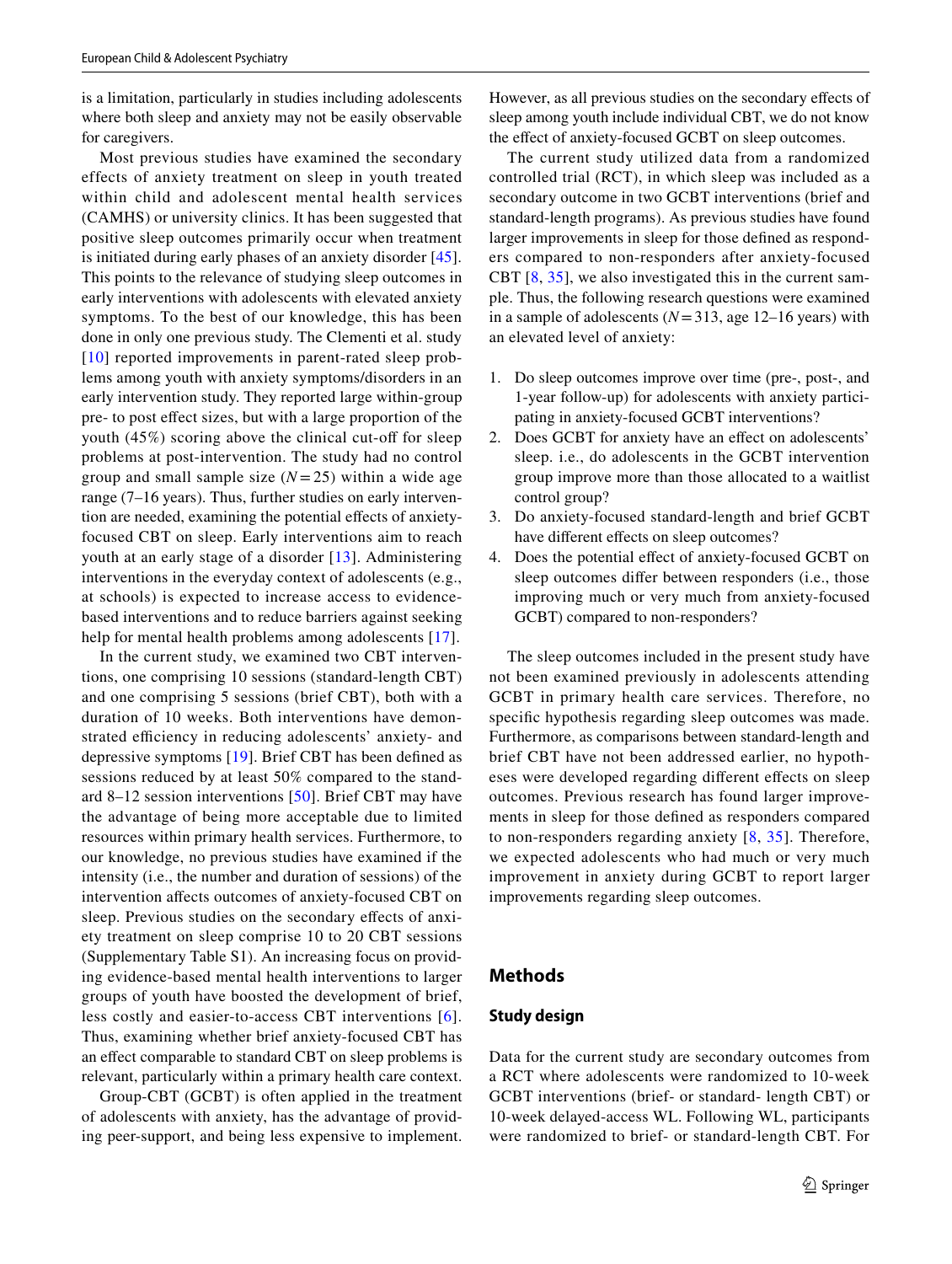further details, see study protocol [[21](#page-13-22)]. Results from the primary outcome measures from this trial have been published elsewhere [[19\]](#page-13-20).

#### **Participants**

A total of 363 adolescents aged 12–16 years from 18 junior high schools (17 public and 1 private school) were referred for assessment. The schools represented both rural and urban areas. Participants were recruited between October 2014 and November 2016. Inclusion criteria were self-reported *or* parent-reported youth anxiety symptoms (i.e.,  $\geq 25$  on the Spence Children's Anxiety Scale; SCAS) [\[42\]](#page-14-11), *and* a minimum level of interference from anxiety in daily life (i.e., a score of  $\geq 1$  on the first question on the Child Anxiety Life Interference Scale; CALIS) [[30](#page-13-23)]. Exclusion criteria were (a) problems following group-rules, (b) disruptive behavior, and/or (c) learning problems causing difficulties following a manualized group-program. Whereas fulfllment of inclusion criteria was determined from adolescents' and caregivers' scores on SCAS and CALIS, a semi-structured interview developed for the RCT was administered by the providers of the GCBT and gave ground for exclusion. This was a conjoint interview with the adolescent and his/her caregiver(s), assessing the adolescent's anxiety symptoms, anxious thoughts, avoidance, and his/her goals for the treatment. In addition, adolescents and caregivers were asked whether any of the exclusion criteria might apply. The adolescent's teacher was consulted to give his/her appraisal of the adolescent, based on observations from the classroom (i.e., the ability to follow group-rules, disruptive behavior, and/or presence of major learning problems). Thus, exclusion was based on information from the adolescents, caregivers, and teachers. A fnal decision was made in discussion with the principal investigator of the study. Three adolescents were excluded, 34 did not meet inclusion criteria, seven declined to participate, and six were not included as some schools did not manage to recruit enough adolescents to form a group before the semester ended. The fnal sample comprised 313 adolescents (mean age 14.0 years,  $SD = 0.84$ , 84.0% girls). See Fig. [1](#page-4-0) for the study flow-chart and Table [1](#page-5-0) for sample characteristics.

The study was approved by the Regional Committees for Medical and Health Research Ethics in Norway (Approval No 2013/2331).

#### **Recruitment and randomization**

Participants were recruited through multiple formats (e.g., routine student and parent meetings with school nurses, nomination by teachers, and information through media, school, and classroom meetings). Information about the study was also given to those adolescents scoring above

mean on a school survey concerning anxiety symptoms. Both self-referral and referral from others were endorsed.

Adolescents and at least one caregiver met with the providers of the GCBT interventions to assess eligibility. Informed written consent/assent was obtained from caregivers and adolescents, followed by baseline assessments and evaluation of inclusion and exclusion criteria.

At each school, sequences of fve to eight adolescents were randomly assigned to brief GCBT (*n*=91), standardlength GCBT  $(n = 118)$ , or WL  $(n = 104)$ . The randomization procedure was determined prior to inclusion and according to a computer-generated random-digit procedure, with groups randomized to all three conditions at each school. A total of 52 intervention-groups were completed (including adolescents re-randomized to brief or standard-length GCBT after WL), comprising 142 adolescents allocated to brief GCBT and 160 adolescents allocated to standard-length GCBT.

A subgroup of adolescents received other treatments for anxiety (i.e., medication, or specialized mental health community services at least once a month) during the interventions (9.9%), WL (6.7%), or the 1-year followup (18.5%). A small number received anxiety-medication (SSRIs) pre-treatment  $(n=4)$ , during the intervention  $(n=2)$ , or during the 1-year follow-up  $(n=3)$ .

#### **Providers and interventions**

The GCBT sessions were held at schools, during school hours. Each group was conducted by two providers, comprising mainly school-nurses (*n*=21), mental health workers from community services (community psychologists  $n = 5$ , family therapist  $n = 1$ ), or employees from local CAMHS  $(n=5, e.g., social workers)$ . All providers participated as part of their regular job. The providers were 93.8% women (mean age=43.2, *SD* =8.09, range 32–62), most (83.9%) having no prior CBT training. Each provider administered  $1-8$  groups (mean = 3.3 groups;  $SD = 1.8$ ), with 75.0% administering both interventions.

The standard-length 10 session program (plus two parents-only sessions) was *Cool Kids (CK)*, a CBT program for youth anxiety. The adolescent group-based, schoolversion was applied [[38](#page-14-12)]. Adolescents attended weekly 90-min sessions. The program comprises workbooks for adolescents and parents.

The brief 5 session program was *Vaag* [[37](#page-14-13)], a groupbased CBT program comprising weekly sessions of 45–90 min over four weeks, followed by a fnal session fve weeks later. Session two was a joint youth-parent session.

Both programs include basic CBT-interventions for anxiety, e.g., cognitive restructuring, exposure tasks, and homework. None of the programs cover sleep hygiene or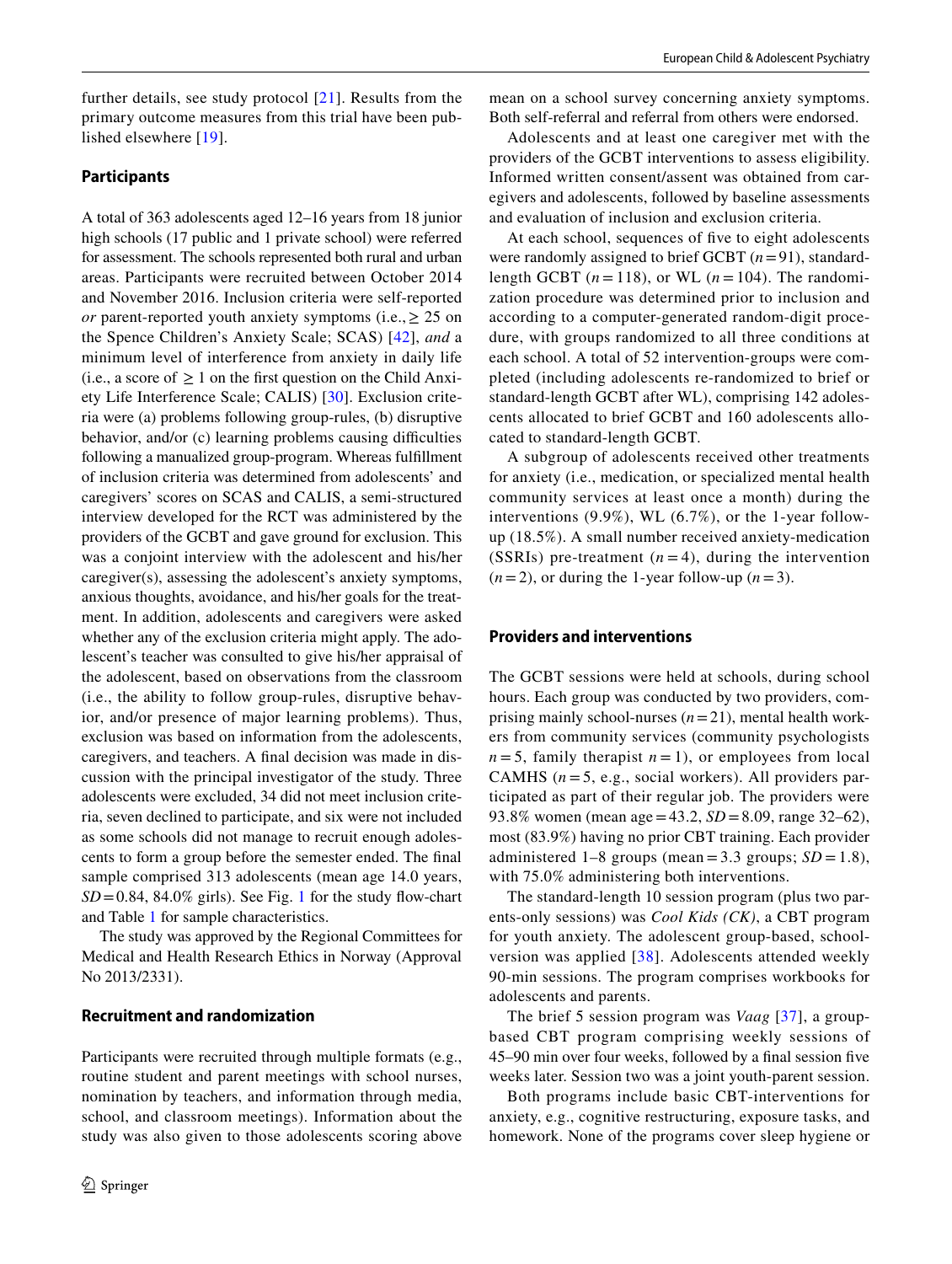

<span id="page-4-0"></span>**Fig. 1** CONSORT Flow diagram reproduced from Haugland et al., 2020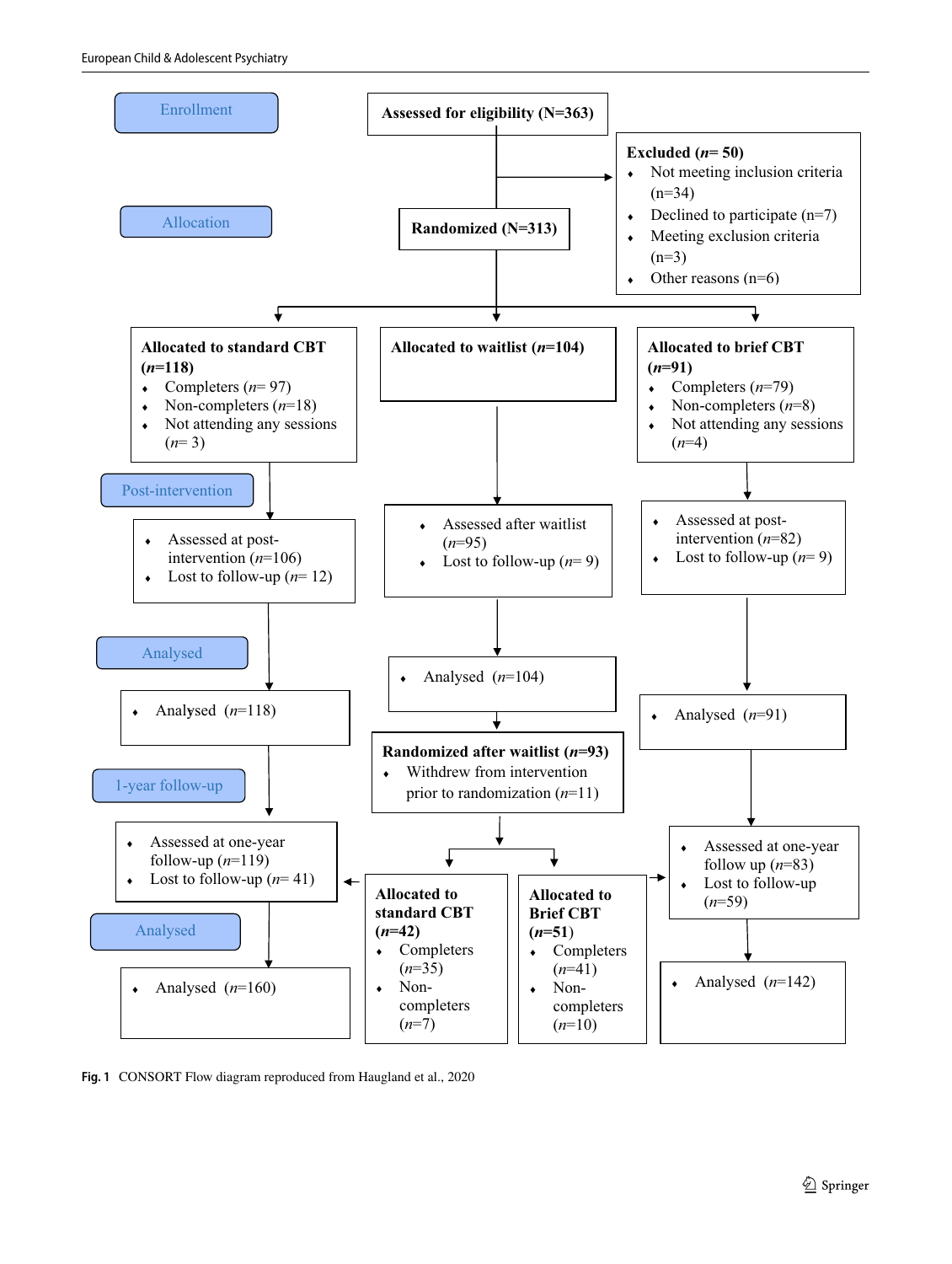| Variable                         | <b>GCBT</b> versus WL |                |                  |      |              |           |                  | Brief versus standard GCBT |                      |           |                  |                                                                                                   |                         |           |                  |                                                                                                                              |
|----------------------------------|-----------------------|----------------|------------------|------|--------------|-----------|------------------|----------------------------|----------------------|-----------|------------------|---------------------------------------------------------------------------------------------------|-------------------------|-----------|------------------|------------------------------------------------------------------------------------------------------------------------------|
|                                  |                       | GCBT $n = 209$ |                  |      | WL $n = 104$ |           |                  |                            | Brief GCBT $n = 142$ |           |                  |                                                                                                   | Standard GCBT $n = 160$ |           |                  |                                                                                                                              |
|                                  | Mean                  | <b>SD</b>      | $\boldsymbol{n}$ | %    | Mean         | <b>SD</b> | $\boldsymbol{n}$ | %                          | Mean                 | <b>SD</b> | $\boldsymbol{n}$ | $% \mathcal{P}_{\mathrm{C}}^{\mathrm{C}}(\theta) = \mathcal{P}_{\mathrm{C}}^{\mathrm{C}}(\theta)$ | Mean                    | <b>SD</b> | $\boldsymbol{n}$ | $% \mathcal{P}_{\mathrm{C}}^{\mathrm{C}}(\mathcal{P}_{\mathrm{C}}^{\mathrm{C}}(\mathcal{P}_{\mathrm{C}}^{\mathrm{C}})^{-1})$ |
| Demographic variables            |                       |                |                  |      |              |           |                  |                            |                      |           |                  |                                                                                                   |                         |           |                  |                                                                                                                              |
| Agea,b                           | 14.08                 | 0.85           |                  |      | 13.81        | 0.78      |                  |                            | 13.91                | 0.86      |                  |                                                                                                   | 14.04                   | 0.81      |                  |                                                                                                                              |
| $Sex^c$                          |                       |                |                  |      |              |           |                  |                            |                      |           |                  |                                                                                                   |                         |           |                  |                                                                                                                              |
| Female                           |                       |                | 174              | 83.3 |              |           | 89               | 85.6                       |                      |           | 120              | 84.5                                                                                              |                         |           | 135              | 84.4                                                                                                                         |
| Nationality <sup>c,d</sup>       |                       |                |                  |      |              |           |                  |                            |                      |           |                  |                                                                                                   |                         |           |                  |                                                                                                                              |
| Norwegian                        |                       |                | 200              | 95.7 |              |           | 101              | 97.1                       |                      |           | 136              | 95.8                                                                                              |                         |           | 156              | 97.5                                                                                                                         |
| Family structure <sup>c</sup>    |                       |                |                  |      |              |           |                  |                            |                      |           |                  |                                                                                                   |                         |           |                  |                                                                                                                              |
| Two parents                      |                       |                | 162              | 78.8 |              |           | 84               | 80.8                       |                      |           | 111              | 78.2                                                                                              |                         |           | 127              | 79.9                                                                                                                         |
| Single parent                    |                       |                | 46               | 22.1 |              |           | 20               | 19.2                       |                      |           | 31               | 21.8                                                                                              |                         |           | 32               | 20.1                                                                                                                         |
| Social class <sup>c,d</sup>      |                       |                |                  |      |              |           |                  |                            |                      |           |                  |                                                                                                   |                         |           |                  |                                                                                                                              |
| High                             |                       |                | 56               | 26.9 |              |           | 27               | 26.0                       |                      |           | 41               | 28.9                                                                                              |                         |           | 39               | 20.1                                                                                                                         |
| Middle                           |                       |                | 131              | 63.0 |              |           | 66               | 63.5                       |                      |           | 89               | 62.7                                                                                              |                         |           | 100              | 62.0                                                                                                                         |
| Low                              |                       |                | 32               | 10.1 |              |           | 11               | 10.6                       |                      |           | 12               | 8.5                                                                                               |                         |           | 20               | 12.6                                                                                                                         |
| Internalizing symptoms           |                       |                |                  |      |              |           |                  |                            |                      |           |                  |                                                                                                   |                         |           |                  |                                                                                                                              |
| Anxiety symptoms <sup>b</sup>    | 44.36                 | 16.57          |                  |      | 41.56        | 16.13     |                  |                            | 42.02                | 17.20     |                  |                                                                                                   | 42.65                   | 16.94     |                  |                                                                                                                              |
| Depressive symptoms <sup>b</sup> | 11.95                 | 6.94           |                  |      | 10.54        | 6.49      |                  |                            | 11.20                | 7.02      |                  |                                                                                                   | 11.79                   | 7.20      |                  |                                                                                                                              |
| Sleep outcomes                   |                       |                |                  |      |              |           |                  |                            |                      |           |                  |                                                                                                   |                         |           |                  |                                                                                                                              |
| Insomnia <sup>c</sup>            |                       |                |                  |      |              |           |                  |                            |                      |           |                  |                                                                                                   |                         |           |                  |                                                                                                                              |
| Yes                              |                       |                | 79               | 38.0 |              |           | 40               | 38.5                       |                      |           | 53               | 37.6                                                                                              |                         |           | 63               | 39.4                                                                                                                         |
| SOL <sup>c</sup>                 |                       |                |                  |      |              |           |                  |                            |                      |           |                  |                                                                                                   |                         |           |                  |                                                                                                                              |
| $<$ 15 min                       |                       |                | 14               | 6.7  |              |           | 6                | 5.8                        |                      |           | 7                | 4.9                                                                                               |                         |           | 11               | 6.9                                                                                                                          |
| $<$ 30 min                       |                       |                | 22               | 10.5 |              |           | 11               | 10.6                       |                      |           | 12               | 8.5                                                                                               |                         |           | 20               | 12.5                                                                                                                         |
| 30-59 min                        |                       |                | 40               | 19.1 |              |           | 18               | 17.3                       |                      |           | 37               | 26.1                                                                                              |                         |           | 20               | 12.5                                                                                                                         |
| $60 - 119$ min                   |                       |                | 61               | 29.2 |              |           | 32               | 30.8                       |                      |           | 41               | 28.9                                                                                              |                         |           | 49               | 30.6                                                                                                                         |
| $120 + min$                      |                       |                | 72               | 34.4 |              |           | 37               | 35.6                       |                      |           | 45               | 31.7                                                                                              |                         |           | 60               | 37.5                                                                                                                         |
| Sleep duration wkd <sup>b</sup>  |                       |                |                  |      |              |           |                  |                            |                      |           |                  |                                                                                                   |                         |           |                  |                                                                                                                              |
| $<$ 4 h                          |                       |                | 17               | 8.4  |              |           | 9                | 9.0                        |                      |           | 9                | 6.5                                                                                               |                         |           | 15               | 9.8                                                                                                                          |
| $4-5h$                           |                       |                | 6                | 3.0  |              |           | $\overline{4}$   | 4.0                        |                      |           | $\overline{4}$   | 2.9                                                                                               |                         |           | 6                | 3.9                                                                                                                          |
| $5-6h$                           |                       |                | 16               | 7.9  |              |           | 9                | 9.0                        |                      |           | 14               | 10.1                                                                                              |                         |           | 11               | 7.2                                                                                                                          |
| $6-7h$                           |                       |                | 31               | 15.3 |              |           | 13               | 13.0                       |                      |           | 21               | 15.1                                                                                              |                         |           | 22               | 14.4                                                                                                                         |
| $7-8h$                           |                       |                | 58               | 28.7 |              |           | 25               | 25.0                       |                      |           | 41               | 29.5                                                                                              |                         |           | 40               | 26.1                                                                                                                         |
| $8-9h$                           |                       |                | 62               | 30.7 |              |           | 28               | 28.0                       |                      |           | 40               | 28.8                                                                                              |                         |           | 46               | 30.1                                                                                                                         |
| $9 - 10h$                        |                       |                | 8                | 4.0  |              |           | 10               | 10.0                       |                      |           | 8                | 5.8                                                                                               |                         |           | 9                | 5.9                                                                                                                          |
| $10 - 11$ h                      |                       |                | $\overline{c}$   | 1.0  |              |           | $\overline{c}$   | 2.0                        |                      |           | $\mathbf{1}$     | 0.7                                                                                               |                         |           | 3                | 2.0                                                                                                                          |
| $11 - 12h$                       |                       |                | 1                | 0.5  |              |           | $\boldsymbol{0}$ | $\boldsymbol{0}$           |                      |           | $\mathbf{1}$     | 0.7                                                                                               |                         |           | $\boldsymbol{0}$ | $\overline{0}$                                                                                                               |
| $\geq$ 12 h                      |                       |                | $\mathbf{1}$     | 0.5  |              |           | $\boldsymbol{0}$ | $\boldsymbol{0}$           |                      |           | $\mathbf{0}$     | $\boldsymbol{0}$                                                                                  |                         |           | $\mathbf{1}$     | 0.7                                                                                                                          |

<span id="page-5-0"></span>**Table 1** Baseline demographic and clinical characteristics of participants in group cognitive-behavioral interventions (GCBT) compared to waitlist, and brief GCBT compared to standard-length GCBT

*SOL* sleep onset duration, *wkd* week day nights

 ${}^{\text{a}}$ Except for age between GCBT and WL ( $p < 0.01$ ), no significant differences were found between baseline variables across conditions

b Independent-sample *t* test

<sup>c</sup>Pearson  $\chi^2$  test

<sup>d</sup>Determined by occupation of the highest-ranking parent, in accordance with the Registrar General Social Class coding scheme and categorized as high, medium, and low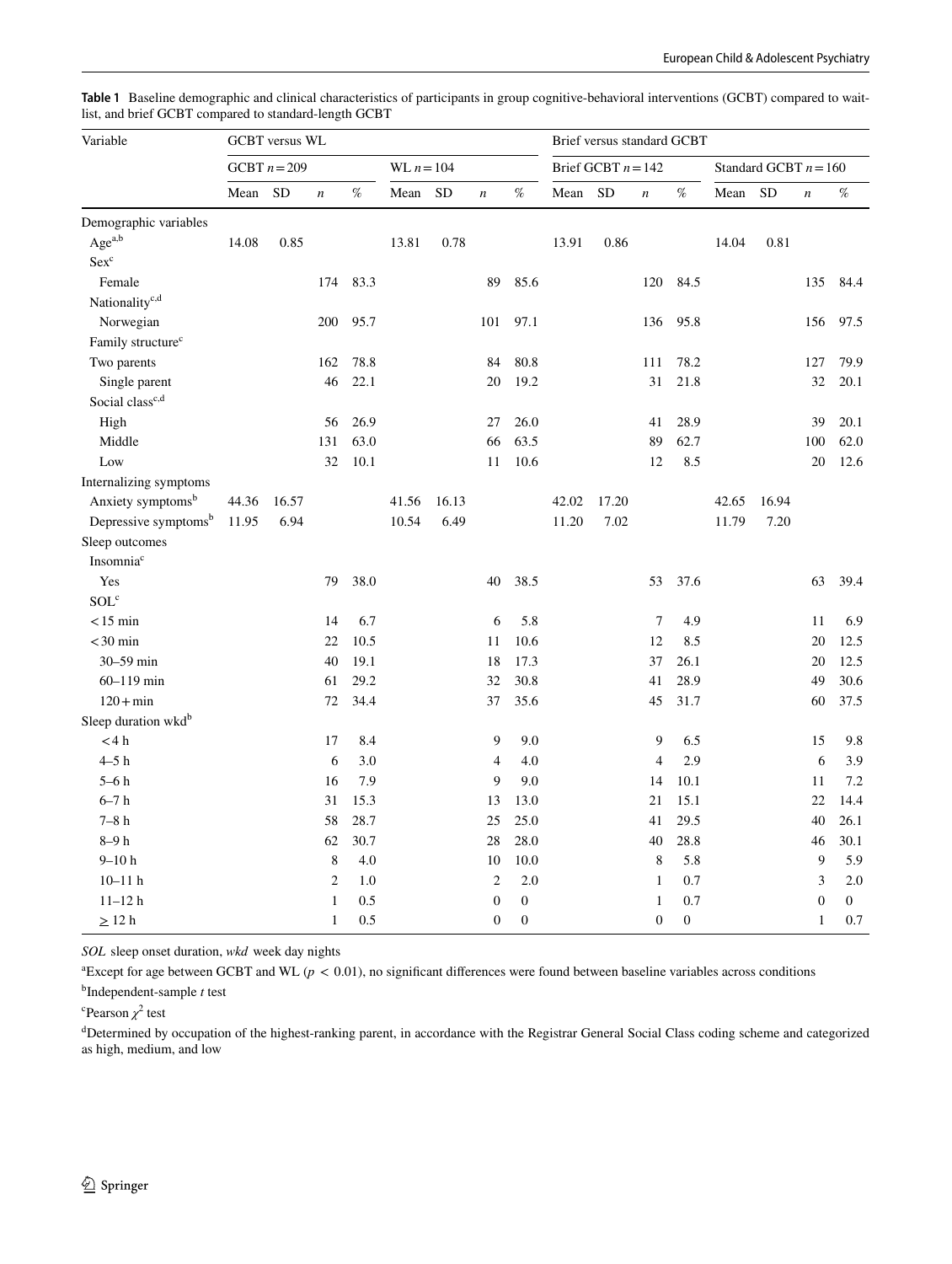sleep interventions. See study protocol [[21](#page-13-22)] for further details on structure and content of the interventions.

#### **Training, supervision, and treatment integrity**

The GCBT providers received one four-day skills-training workshop focusing on basic CBT-principles for anxiety, programs, and assessment procedures. During the period when the providers administered the interventions, they attended two additional two-day workshops.

Supervision was given by experienced CBT-therapists  $(N = 10)$  and primarily administered face-to-face. For practical reasons (e.g., geographical distance, weather conditions, a tight time schedule), exceptions could be made, with some supervision sessions delivered digitally or by phone instead of face-to-face. All sessions were videotaped, and these video-recordings were available for the supervisors prior to and during supervision.

Independent raters scored treatment integrity, rating two of the video-taped sessions from each of the 52 groups. Ratings were done by clinical experts, applying the Competence and Adherence Scale for Cognitive Behavioral Therapy (CAS–CBT) [[7\]](#page-13-24), covering scorings of adherence to the program  $(0=none, 6=thorough)$  and competence  $(0 = poor skills, 6 = excellent skills)$ . Adherence and competence scores for each group (mean of the two rated sessions) ranged from 3.17 to 5.75 (mean=4.41,  $SD = 0.56$ ) for adherence and 2.75 to 5.88 (mean = 4.18,  $SD = 0.66$ ). Thus, high adherence and good competence were achieved [[19\]](#page-13-20).

#### **Instruments**

All measures were administered electronically. Sleep characteristics, and anxiety- and depressive symptoms, were assessed pre- and post-interventions, post-WL, and 1-year after the interventions. Sleep outcomes comprised insomnia, sleep onset latency (SOL), and sleep duration, all previously applied in population-based studies [[22](#page-13-25), [40\]](#page-14-8). As sleep outcomes were reported by adolescents only, we applied only adolescents' self-reported anxiety and depressive symptoms in the current study.

#### **Demographic information**

Adolescents reported their sex, age, and their own and their caregivers' country of birth. Social class was determined by occupation of the highest-ranking parent (reported by caregivers and adolescents) according to the Registrar General Social Class coding scheme and categorized as high, medium, and low [[27\]](#page-13-26). Family structure was rated from

the question "with whom do you live", with six possible response alternatives, later categorized as two-parent or single-parent families.

#### **Sleep outcomes**

*Insomnia* was operationalized according to DSM-5 criteria [[22](#page-13-25)]. The following three criteria were used as an operationalization for insomnia disorder, in line with the DSM-5  $c$ riteria: (a) the presence of either difficulty in initiating or maintaining sleep for at least three nights per week; (b) the presence of daytime sleepiness and tiredness for at least three days per week; and (c) duration of the sleep problems for at least three months. A similar defnition has been used in other studies, (e.g., [[22,](#page-13-25) [41\]](#page-14-14)). More specifcally, insomnia comprised a positive response ("somewhat true" or "certainly true") to *Difficulties initiating and maintaining sleep* (DIMS) and a positive response ("somewhat true" or "certainly true") to a joint sleepiness and/or tiredness. Further, insomnia required a DIMS frequency of at least three days per week and a duration of at least three months. The DIMS was rated on a three-point Likert-scale with response options "not true", "somewhat true" and "certainly true". Given a positive response ("somewhat true" or "certainly true"), the participants were asked how many days per week they experienced difficulties initiating and maintaining sleep and how long this had been a problem. *Tiredness/sleepiness* was rated by a joint question on a three-point Likert-scale with response options "not true", "somewhat true" and "certainly true". If confrmed ("somewhat true" or "certainly true"), adolescents reported the number of days per week they experienced sleepiness and tiredness, respectively.

The adolescents indicated when they usually went to bed at night and their usual rise time in the morning on weekdays and weekends*. Time in bed* (TIB) was calculated by subtracting bedtime from rise-time.

*Sleep onset latency* (SOL) i.e., how long it usually took to fall asleep, was reported in hours and minutes, and further categorized into five levels (from a score of  $1 =$  less than 15 min to  $5 = 120$  min or more).

*Sleep duration* was calculated separately for weekday and weekend nights and defned as TIB minus SOL. Weekday nights were selected for further analyses. Sleep duration was categorized into ten levels (from a score of  $1 =$ less than 4 h to  $10=12$  h or more).

#### **Anxiety and depressive symptoms**

*Anxiety symptoms* were assessed by the Spence Children's Anxiety Scale (SCAS) [[33,](#page-14-15) [42](#page-14-11)] comprising 44 items, including six positive fller items. SCAS is scored on a 4-point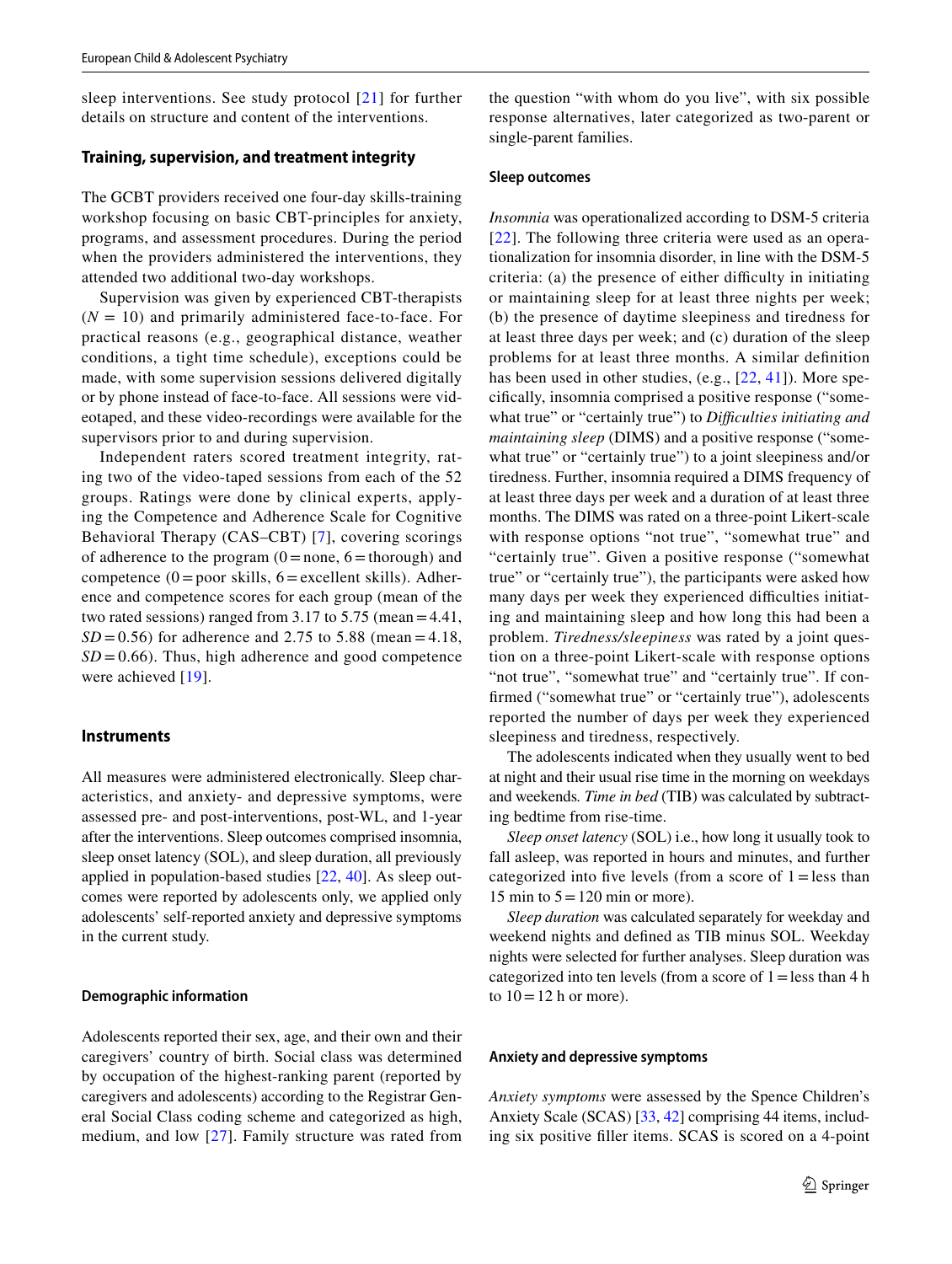scale, rated from 0 (*never)* to 3 (*always*). SCAS has demonstrated sound psychometric properties [\[3,](#page-13-27) [33](#page-14-15)]. Good to excellent internal consistency was found in the current study, applying Cronbach's alpha (*α*=0.91).

#### **Responders to GCBT**

*Clinical Global Impression–Improvement* (CGI–I) [[18](#page-13-28)], was used to assess change in clinical symptoms. In this study CGI–I focused specifcally on the adolescents' anxiety symptoms and impairment from anxiety. CGI–I ranges from 1 (*very much improved*) to 7 (*very much worse*). The CGI–I was scored by providers of the GCBT, based on a joint parent-youth interview (15–30 min) administered preand post-intervention/post-WL. Consistent with previous research [\[35](#page-14-6)], adolescents who received a CGI–I score of 1 (very much improved) or 2 (much improved) were considered as responders to GCBT, whereas youth with a CGI–I score  $\geq$  3 (from minimally improved to very much worse) were defined as non-responders. Three expert scorers, blinded to the original CGI–I scores, rated 20% of the scores based on videotapes of the assessment interviews, with an average agreement between expert scorers and providers of  $[ICC]$   $(2.1)=0.81$ .

## **Data analysis**

Power calculation for the RCT was performed for the primary outcome measures (i.e., anxiety symptoms), where we aimed to obtain a small to moderate effect size  $(d=0.40)$ between the GCBT and WL condition. With an assumed attrition of 10%, a recruitment goal of 323 participants was established [[21\]](#page-13-22).

Demographic characteristics, anxiety- and depressive symptoms, and sleep characteristics are presented with mean, standard deviation (SD), numbers and percentages (Table [1\)](#page-5-0). Diferences between conditions (GCBT versus WL, and brief versus standard GCBT) pre-intervention were analyzed by *t* tests (continuous variables) and chisquare tests (categorical variables). The same was applied in analyses of potential pre-intervention diferences between responders and non-responders.

Logistic mixed-effects models (insomnia) and linear mixed efect models (SOL and sleep duration) (LMMs) were used to analyze possible diferences in the change in sleep outcomes between timepoints. To account for dependency within schools and intervention-groups, these were used as random intercepts in addition to individuals in all analyses.

To investigate changes in sleep outcomes across time for all participants (pre- to post-intervention/post WL, and oneyear follow-up) a model including time as the fxed efect was provided.

To test diferences regarding change in sleep outcomes between GCBT and WL, a model including condition (GCBT/WL), time (pre- to post-interaction / post-WL) and an interaction term between condition and time as fxed efects were provided.

For analyses of diferences between brief and standardlength GCBT on sleep outcomes, LMMs were conducted including intervention (brief and standard-length), time and an interaction term between intervention and time as a fxed efect. For the groups re-randomized to GCBT after WL, post-WL scores were used as pre-intervention scores. For insomnia odds ratios (OR) with 95% confdence intervals (CI) are provided, while estimated means, standard error (SE), and p-values for diferences between changes in GCBT by time are given for SOL and sleep duration.

Finally, LMMs were used to analyze possible diferences between adolescents defned as responders and nonresponders to GCBT. Similar models were applied as above, accounting for dependencies within schools and groups as random factors in addition to individuals. Further, responders, time (pre-intervention /or post-WL and post-intervention) and an interaction term between responders and time were included as a fixed effect.

Within- and between-group efect sizes (Cohen's *d*) were calculated based on estimated means from LMM analyses (unadjusted) and pooled pre-standard deviations. Analyses used the intention-to-treat sample. A signifcance level of *p*<0.05 was applied. Missing data were examined by the missing value analysis in SPSS 25 (SPSS/IBM Statistics, Chicago, IL), and handled by a full information maximum likelihood missing data methodology (FIML) in STATA (15.1) (StataCorp, College Station, TX). Missing data originated mainly from participants lost to assessment after WL (*n*=9; 8.7%), post-intervention (*n*=21; 10.0%), and at 1-year follow-up  $(n=100; 33.0\%)$ . Nonsignificant Little's MCAR tests, at pre-intervention  $(p=0.170)$ , post-intervention ( $p=0.761$ ), and follow-up ( $p=0.268$ ) indicated that data on anxiety symptoms, depressive symptoms, insomnia, SOL, and sleep duration were missing completely at random.

# **Results**

No baseline diferences were found between conditions (GCBT versus WL, brief versus standard GCBT) on the demographic variables sex, nationality, family structure and social class, or on anxiety- and depressive symptoms. However, a minor diference in age between GCBT and WL (mean difference 0.27 years,  $p < 0.01$ ) was found. This was considered to have no clinical signifcance and was not given further attention.

Also, there were no baseline differences on sleep measures between GCBT and WL, or between brief and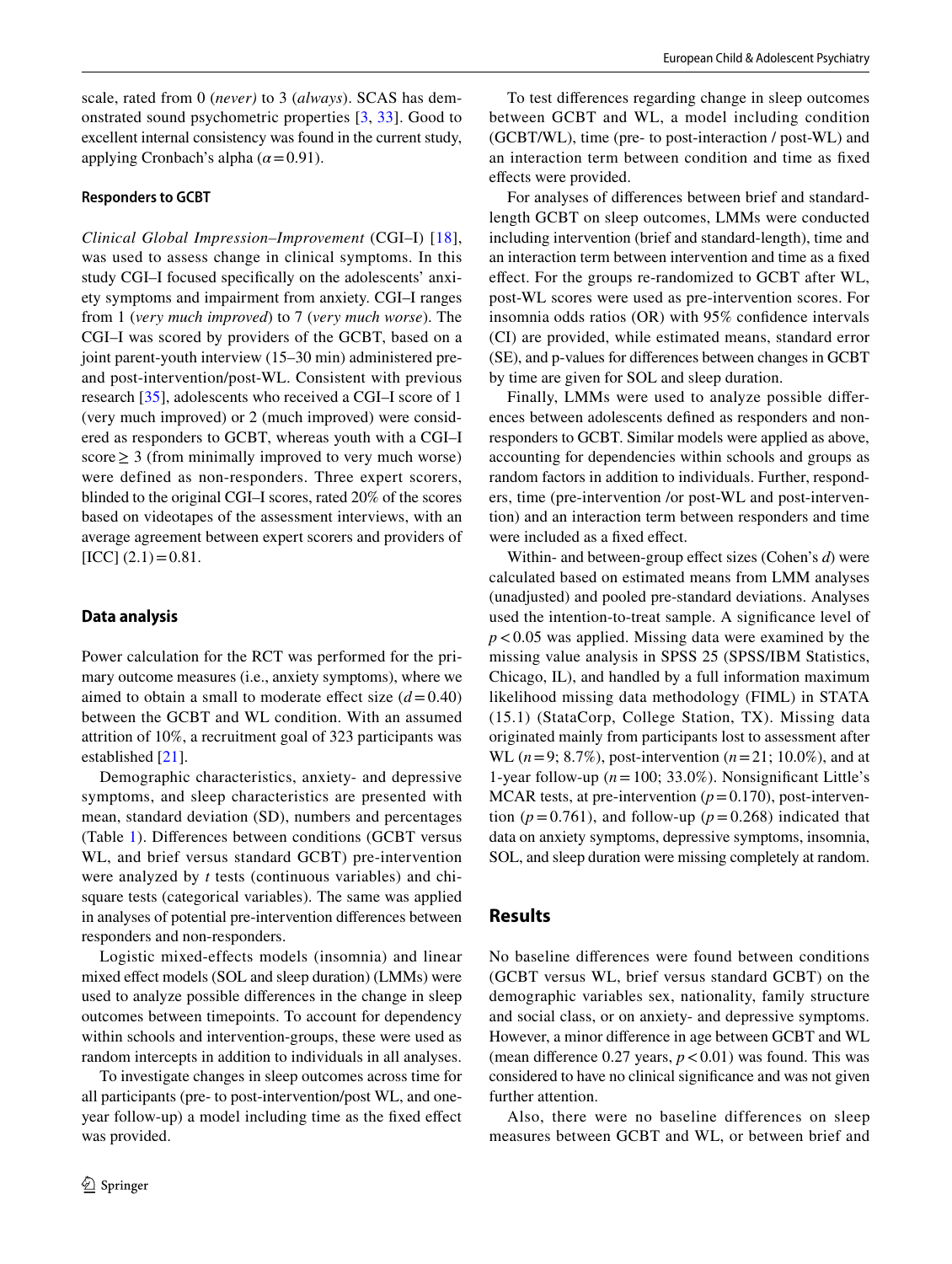standard-length GCBT (Table [1\)](#page-5-0). Furthermore, no diferences were found between responders and non-responders regarding insomnia, SOL, or sleep duration.

Eleven youth withdrew from the study post-WL, before being re-randomized. Among those randomized to GCBT, 83.4%  $(n=252)$  were defined as completers (i.e., attended  $\geq 7$  sessions of standard-length or  $\geq 4$  sessions of brief GCBT). No diference in retention was observed between the two interventions ( $p=0.68$ ). Post hoc comparisons of completers versus non-completers showed no baseline diferences regarding participants' age, sex, social class, family structure, or anxiety- or depressive symptoms. Also, no diferences were found regarding any of the sleep outcomes  $(p > 0.09)$ .

## **Time efect**

Signifcant time efects were found (pre-, post- and 1-yearfollow-up), with better outcomes over time for insomnia and SOL. Changes from pre- to post-intervention were  $OR = 0.42$ (95%CI [0.26 to 0.68],  $p \le 0.001$ ) for insomnia and mean changes −0.33 (95%CI [−0.49 to −0.18], *p*<0.001) for SOL. At 1-year follow-up the efect was maintained for insomnia, with change from pre-intervention to 1-year follow-up OR=0.54 (95%CI [0.32 to 0.91], *p*=0.020), but not for SOL where the mean change was −0.16 (95%CI [−0.33 to  $0.02$ ],  $p = 0.075$ ).

For sleep duration no change was found between pre- and post-intervention, with mean change:0.10 (95%CI [− 0.10 to 0.310],  $p = 0.30$ . Shorter sleep duration was observed from pre-intervention to 1-year follow-up with mean change: − 0.31(95%CI [− 0.53 to − 0.09], *p*=0.006).

Within-group efect sizes (*d*) for SOL and sleep duration between diferent time points were small and varied between − 0.06 to 0.27 (Fig. [2\)](#page-9-0).

#### **GCBT compared to WL**

Table [2](#page-10-0) presents OR for insomnia, comparing changes in CGBT and WL, whereas Table [3](#page-10-1) presents estimated means, within-group efect sizes, and diferences in change between GCBT and WL for SOL and sleep duration. Adolescents in the GCBT group did not difer from the WL group from pre- to post-intervention on any of the sleep outcome variables (insomnia  $p = 0.077$ ; SOL  $p = 0.606$ ; sleep duration  $p = 0.738$ .

#### **Brief versus standard‑length GCBT**

No diferences were found between brief and standard-length GCBT for insomnia (Table [2\)](#page-10-0), SOL  $(p=0.600)$ , or sleep duration  $(p=0.638)$  (Table [4\)](#page-11-0). Estimated means, withingroup efect sizes, and diferences in change between brief and standard-length GCBT regarding SOL and sleep duration are reported in Table [4.](#page-11-0) Small within-group efects were found across time for SOL for both brief and standard GCBT (*d*s ranging from 0.10 to 0.30). For both interventions adolescents reported a small decrease in sleep duration between pre-intervention and 1-year follow-up  $(d_{\text{standard GCBT}}=0.18$ and  $d_{\text{brief GCBT}} = 0.14$ ) (Table [4](#page-11-0) and Fig. [2](#page-9-0)).

#### **Relationship to response from GCBT**

No diferences were found between those rated as responders  $(n=134)$  versus non-responders to GCBT  $(n=124)$  on any of the sleep outcomes (insomnia  $p=0.632$ ; SOL  $p=0.781$ ; sleep duration  $p=0.741$ ).

## **Discussion**

The present study examined whether group-based cognitive-behavioral therapy (GCBT) for anxiety, delivered as early intervention, had secondary effects on sleep problems in adolescents with elevated anxiety. The results demonstrated improvements in sleep for all adolescents (aged 12–16 years), with reduced rates of insomnia and shorter sleep onset latency (SOL) from pre- to post intervention. Furthermore, a decrease in insomnia after GCBT was maintained at 1-year follow-up. Also, the adolescents reported shorter sleep duration from pre-intervention to 1-year follow-up, probably a result of expected age efects [[9\]](#page-13-0). However, no diferences in sleep outcomes were found when comparing adolescents receiving GCBT to the waitlist group (WL). Also, no diferences in sleep outcomes were found between the two GCBT interventions (i.e., brief and standard-length GCBT). Finally, adolescents defned as responders to GCBT (i.e., those with improved anxiety at post-intervention) did not have larger efects of GCBT on sleep outcomes compared to non-responders.

In the following, we discuss the fndings in view of sleep problems in anxious adolescents. The discrepancies in fndings compared to previous research will also be discussed considering diferences in methods and samples between studies. The fndings of no changes in sleep outcomes during anxiety-focused CBT are in line with results reported by Donovan et al. [[12](#page-13-13)]. When comparing anxiety-focused CBT and WL, they found reduced sleep problems in children with anxiety, but no improvements in sleep outcomes among adolescents. Thus, effects on sleep during anxietyfocused CBT may difer between children and adolescents. One reason for the lack of efect of CBT on sleep outcomes in adolescents could be that the anxiety management skills included in CBT afect to a lesser degree those sleep problems more commonly found in adolescents (e.g., circadian rhythm shifts, difficulties initiating sleep, and/or short sleep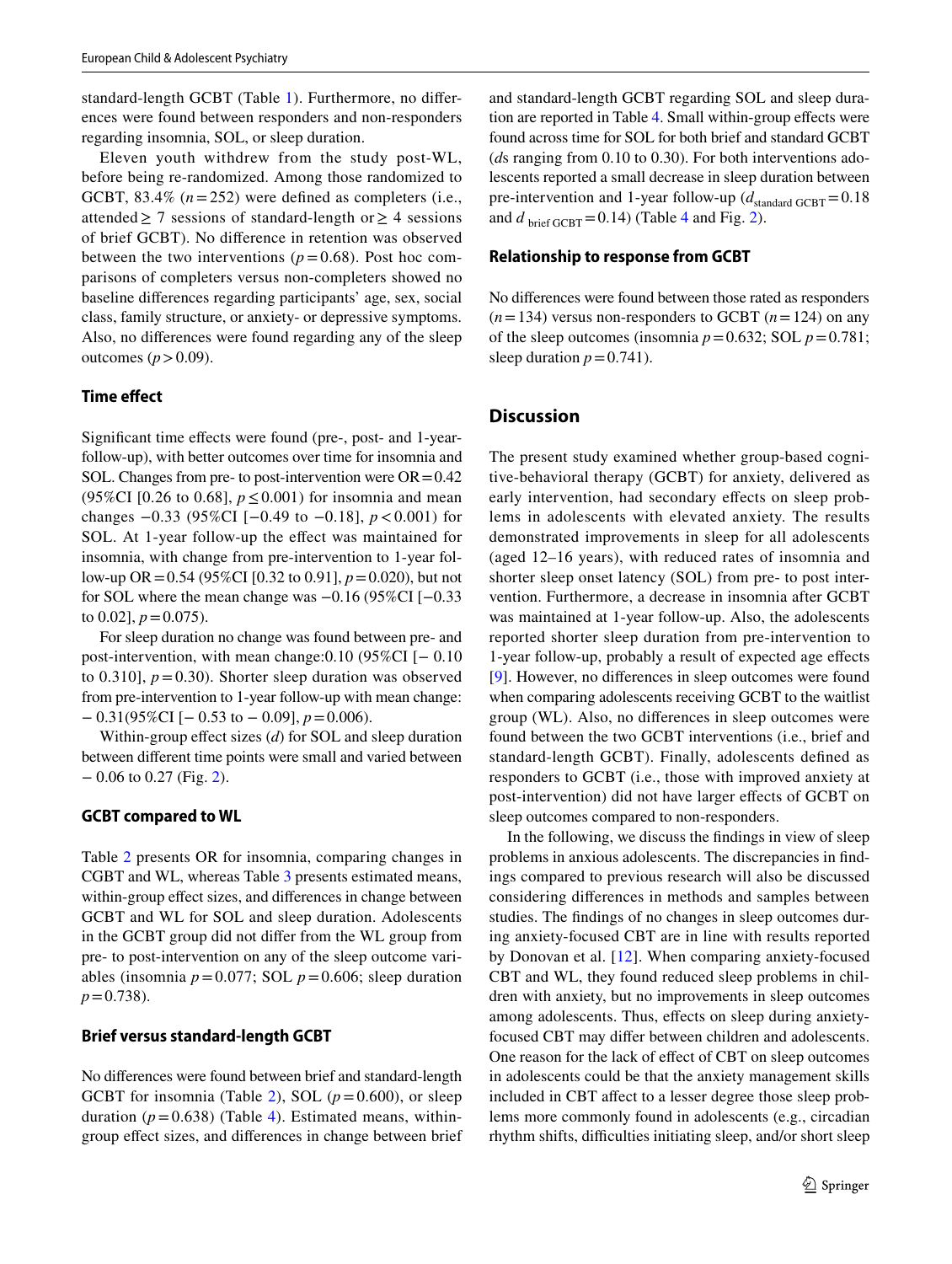<span id="page-9-0"></span>**Fig. 2** Sleep onset latency and sleep duration across time and interventions for adolescents in early interventions. A: sleep onset latency and B: sleep duration.  $a_1$  = less than 15 min,  $5 = 120$  min or more,  $b_1 =$ less than 4 h,  $10 = 12$  h or more



| Within group effect sizes $(d)$ |     |     |  |  |  |  |  |  |  |
|---------------------------------|-----|-----|--|--|--|--|--|--|--|
| Pre-post Pre-follow up          |     |     |  |  |  |  |  |  |  |
| All participants .27            |     | .13 |  |  |  |  |  |  |  |
| WL                              | .29 |     |  |  |  |  |  |  |  |
| Standard GCBT .20               |     | .10 |  |  |  |  |  |  |  |
| <b>Brief GCBT</b>               | .30 | -16 |  |  |  |  |  |  |  |





| Within group effect sizes (d) |        |     |  |  |  |  |  |  |
|-------------------------------|--------|-----|--|--|--|--|--|--|
| Pre-post Pre-follow-up        |        |     |  |  |  |  |  |  |
| All participants              | $-.06$ | .19 |  |  |  |  |  |  |
| WL                            | -.13   |     |  |  |  |  |  |  |
| Standard                      | $-.10$ | .14 |  |  |  |  |  |  |
| <b>Brief</b>                  | - 01   | -26 |  |  |  |  |  |  |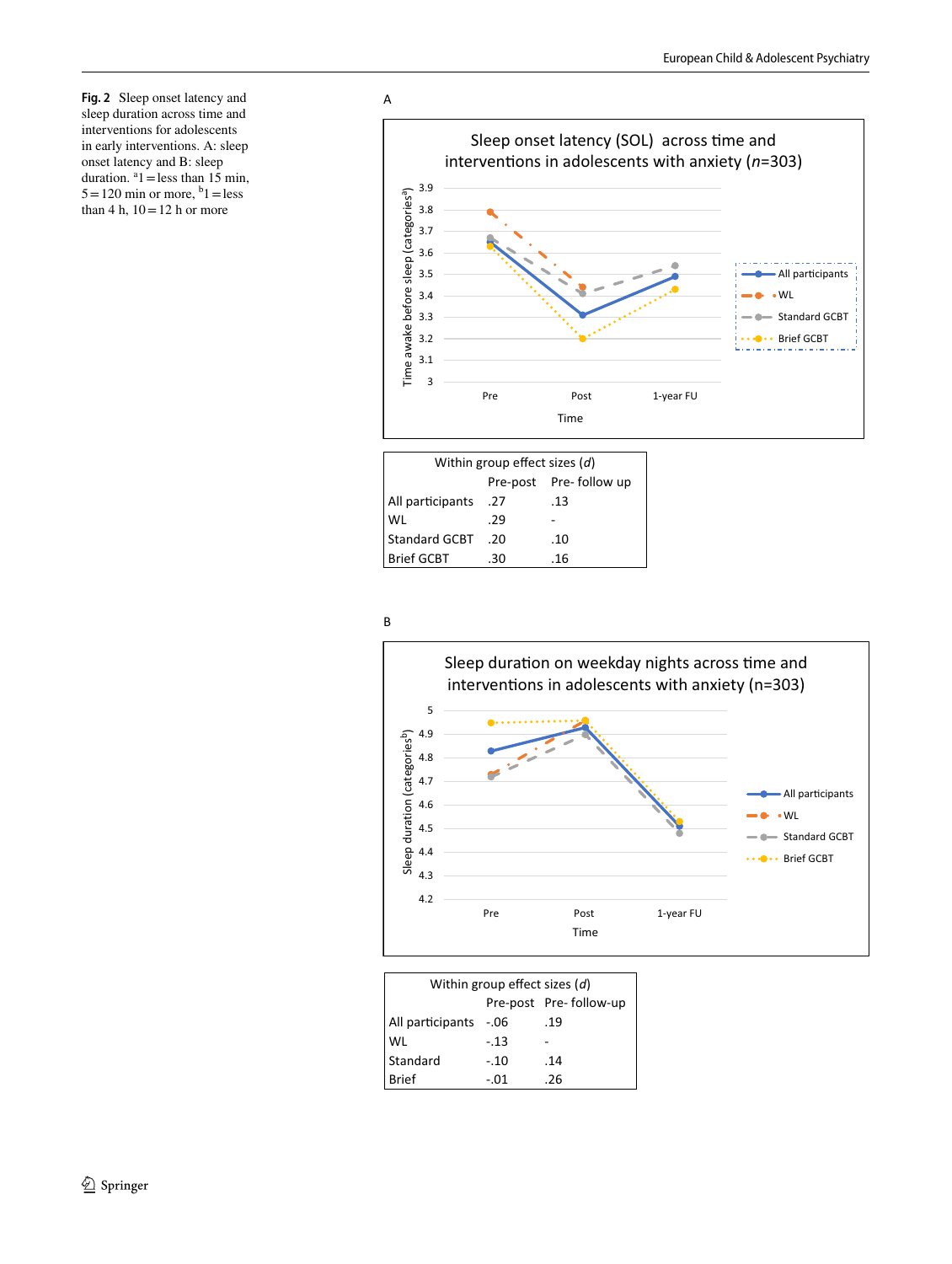<span id="page-10-0"></span>

| Table 2 Odds ratio for adolescents' self-reported insomnia, comparing participants in GCBT and WL pre- to post-, and brief and standard length |  |  |  |
|------------------------------------------------------------------------------------------------------------------------------------------------|--|--|--|
| GCBT pre- to post-intervention and at 1-year follow-up                                                                                         |  |  |  |

|           | Intervention      | Interaction between |                                 |                            |                    |
|-----------|-------------------|---------------------|---------------------------------|----------------------------|--------------------|
|           | <b>GCBT</b>       |                     | WL                              | time and interven-<br>tion |                    |
| Insomnia  | $\%$ (n)          | OR (95% CI)         | $\%$ $(n)$                      | OR (95% CI)                | $\boldsymbol{p}$   |
| Pre       | 38.0 (208)        | 1.00                | 38.5 (104)                      | 1.00                       |                    |
| Post      | 25.3(186)         | $0.38(0.21 - 0.68)$ | $0.88(0.43 - 1.82)$<br>36.8(95) |                            | $0.077^{\rm a}$    |
|           | <b>Brief GCBT</b> |                     | <b>Standard GCBT</b>            | p                          |                    |
|           | $\%$ (n)          | OR (95% CI)         | $\%$ (n)                        | OR (95% CI)                |                    |
| Pre       | 36.0(139)         | 1.00                | 38.8 (160)                      | 1.00                       |                    |
| Post      | 23.3(120)         | $0.37(0.18 - 0.75)$ | 28.6(133)                       | $0.46(0.24 - 0.89)$        | $0.641^{b}$        |
| Follow-up | 29.6(71)          | $0.71(0.32 - 1.59)$ | 29.3(116)                       | $0.45(0.23 - 0.89)$        | 0.397 <sup>b</sup> |

Brief GCBT = Vaag, Standard GCBT = Cool Kids

*GCBT* group cognitive behavioral therapy, *WL* waitlist

<sup>a</sup>p-value for differences in change between GCBT and WL from pre- to post

<sup>b</sup>p-value for differences in change between brief and standard length GCBT from pre- to post-intervention, and from pre-intervention to 1-year follow-up

<span id="page-10-1"></span>**Table 3** Estimated means and efect sizes of adolescents' self-reported sleep onset latency and sleep duration comparing participants in GCBT and WL pre- to post-intervention

| Variable $n$ |                                      | <b>GCBT</b>       | WL.                                   | Cohen $d$                                     | Difference btw WL and GCBT |                 |             |
|--------------|--------------------------------------|-------------------|---------------------------------------|-----------------------------------------------|----------------------------|-----------------|-------------|
|              |                                      | GCBT/WL Mean (SE) | Mean (SE)                             | GCBT/WL <sup>a</sup>                          | Mean change 95%Cl          |                 | $p^{\rm b}$ |
|              | Sleep onset latency $(SOL)^c$        |                   |                                       |                                               |                            |                 |             |
| Pre          | 209/104                              |                   | $3.74(0.10)$ $3.79(0.13)$             |                                               |                            |                 |             |
| Post         | 187/95                               |                   | $3.31(0.10)$ $3.44(0.14)$ $0.35/0.29$ |                                               | $-0.07$                    | $-0.35$ to 0.21 | 0.606       |
|              | Sleep duration weekdays <sup>d</sup> |                   |                                       |                                               |                            |                 |             |
| Pre          | 202/100                              |                   | $4.73(0.13)$ $4.73(0.18)$             |                                               |                            |                 |             |
| Post         | 187/95                               |                   |                                       | 4.90 (0.14) 4.96 (0.18) $-0.10/- 0.13 - 0.07$ |                            | $-0.46$ to 0.32 | 0.738       |

Estimated means from linear mixed models. Diferences between intervention and waitlist by mean diference in change in confdence intervals, efect sizes, and *p* values

*GCBT* group cognitive behavioral therapy, *WL* waitlist

<sup>a</sup>Within-group effect size (Cohen *d*) pre- to post- for GCBT and WL

<sup>b</sup>p-value for differences in change between GCBT and WL from pre- to post.

 $c<sup>c</sup>1$  = less than 15 min to 5 = 120 min or more

 $d_1$  = less than 4 h to  $10 = 12$  h or more

duration) [[9,](#page-13-0) [20](#page-13-4), [39,](#page-14-1) [49](#page-14-2)]. The fndings from the present study and from the study of Donovan et al., [\[12](#page-13-13)] suggest that we need to further examine the efect of anxiety-focused CBT on sleep. It would be of great interest to explore mechanisms that could potentially contribute to improved sleep among adolescents during CBT (e.g., reducing anxious cognitions, decreasing worrying and/or rumination, improving emotion regulation). This could guide us in how to improve current CBT programs and determine what sleep strategies should be included to better address the sleep problems commonly found among anxious adolescents.

Methodological differences must also be taken into consideration when discussing discrepancies between our fndings and results from previous studies. As many of the

previous studies on sleep outcomes during anxiety-focused CBT do not include control groups, we cannot exclude the possibility that the changes observed are spontaneous improvements and not efects of CBT. Also, in the present study signifcant pre- to post efects were found for insomnia and SOL across time. However, when comparing GCBT and WL, the changes in sleep outcomes were non-signifcant. Another RCT (*N*=488, 7–17 years) reported improved sleep after anxiety-focused CBT compared to a placebo intervention [[8\]](#page-13-11). However, the majority of participants in this study were children (74.2% under 13 years) [[46\]](#page-14-16). To confrm or contest the fndings in the present study we need further RCTs focusing on anxious adolescents.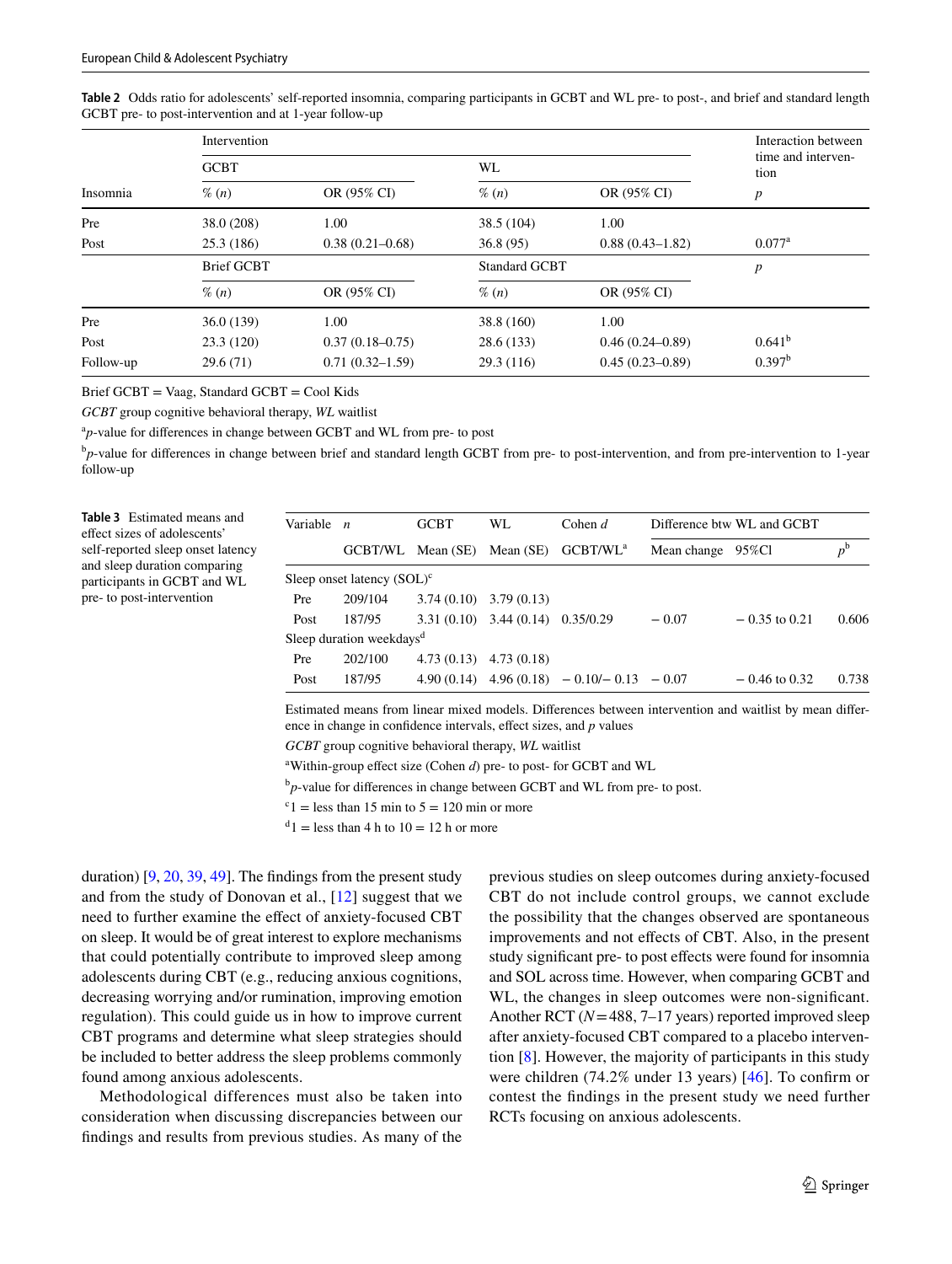| Variable                      | $\boldsymbol{n}$ | <b>Brief GCBT</b> | <b>Standard GCBT</b> | Cohen $d$                   | Difference between Brief and Standard<br><b>GCBT</b> |                 |             |  |
|-------------------------------|------------------|-------------------|----------------------|-----------------------------|------------------------------------------------------|-----------------|-------------|--|
|                               | Brief/Standard   | Mean $(SE)$       | Mean $(SE)$          | Brief/standard <sup>a</sup> | Mean change                                          | 95%Cl           | $p^{\rm b}$ |  |
| Sleep onset latency $(SOL)^c$ |                  |                   |                      |                             |                                                      |                 |             |  |
| Pre                           | 140/160          | 3.63(0.12)        | 3.67(0.12)           |                             |                                                      |                 |             |  |
| Post                          | 121/134          | 3.20(0.13)        | 3.41(0.12)           | 0.34/0.20                   | $-0.16$                                              | $-0.48$ to 0.15 | 0.31        |  |
| Follow-up                     | 72/117           | 3.43(0.15)        | 3.54(13)             | 0.16/0.10                   | $-0.06$                                              | $-0.42$ to 0.30 | 0.73        |  |
| Sleep duration $d$            |                  |                   |                      |                             |                                                      |                 |             |  |
| Pre                           | 137/153          | 4.95(0.16)        | 4.72(0.15)           |                             |                                                      |                 |             |  |
| Post                          | 117/128          | 4.96(0.17)        | 4.90(0.16)           | $-0.01/- 0.11$              | $-0.17$                                              | $-0.56$ to 0.23 | 0.414       |  |
| Follow-up                     | 71/113           | 4.53(0.19)        | 4.48(0.17)           | 0.26/0.14                   | $-0.18$                                              | $-0.63$ to 0.27 | 0.436       |  |

<span id="page-11-0"></span>**Table 4** Estimated means and efect sizes of adolescents' self-reported sleep onset latency and sleep duration comparing brief and standard length GCBT pre- to post-intervention and at 1-year follow-up

Estimated means from linear mixed models. Diferences between brief and standard GCBT by mean diference change in confdence intervals, efect sizes, and p values in Brief=Vaag; Standard=Cool Kids; GCBT=group cognitive behavioral therapy

<sup>a</sup>Within-group effect size (Cohen *d*) pre- to post-intervention, and pre-intervention to 1-year follow up

<sup>b</sup>p-value for differences in change between brief and standard length GCBT from pre- to post-intervention, and from pre-intervention to 1-year follow-up

<sup>c</sup> scores from  $1 =$  less than 15 min to  $5 = 120$  min or more

<sup>d</sup> scores from  $1 =$  less than 4 h to  $10 = 12$  h or more

Our sample comprised adolescents in early interventions, whereas most previous studies include clinical samples of youth, treated in CAMHS or university clinics. On average, early intervention studies on youth anxiety demonstrate small effect sizes [[44](#page-14-17)]. Thus, with an even larger sample than included in the present study, one might have achieved signifcant results. On the other hand, treatment of anxiety has been suggested to positively impact sleep, particularly in the early phases of a disorder  $[45]$  $[45]$  $[45]$ . If this is the case, effects on sleep outcomes could be expected from the GCBT interventions in the current study.

Contrary to previous research we examined CBT delivered in groups. GCBT has proved to be equally efective as individual CBT in treating anxiety disorders [\[48\]](#page-14-18). In individual treatment, however, therapists might have more room for tailoring the manual to the needs and concerns (e.g., sleep problems) of the individual youth. Hence, we cannot exclude the possibility that there are diferences between GCBT and individual CBT regarding the effect on sleep outcomes. As anxiety-focused CBT is often administered as group treatment, it is important to examine further if this is a format less likely to afect co-occurring sleep problems in youth with anxiety.

The lack of diference between brief and standard-length GCBT on sleep outcomes implies that just adding more sessions or time with the therapist does not increase the efect of GCBT on sleep outcomes. If we want to improve the sleep of adolescents in anxiety treatment, we probably need to address the sleep issues directly, rather than merely adding

more sessions focused on anxiety-management and expect a spill-over efect to sleep.

In contrast to our fndings, two previous studies have demonstrated stronger efects during CBT for anxiety on sleep outcomes in youth defned as responders to the anxiety treatment  $[8, 35]$  $[8, 35]$  $[8, 35]$ . Although we applied the same definition of responders/non-responders, no diference in sleep outcomes was observed in the current study. One of the previous studies applied a composite measure with items from anxiety- and symptom checklists as sleep outcome [\[8](#page-13-11)], and the other found efects only on parent-reported sleep outcomes [\[35](#page-14-6)]. Thus, diferences regarding sleep measures and informants are possible explanations for these discrepancies in fndings between our study and previous research.

#### **Strengths and limitations**

The adolescents were recruited by school health services, and the interventions were delivered in the everyday context of the adolescents. Furthermore, attrition was low, and a large percentage (84.3%) were defned as completers of the interventions. This indicates a high external validity of the fndings, and within some limitations, a possibility of generalizing to adolescents with anxiety in primary health services.

Providers of the interventions were health personnel who administered the interventions as part of their regular job. High levels of adherence and competence were observed. A further strength of the study was the inclusion of measures specifcally assessing sleep, rather than sleep-related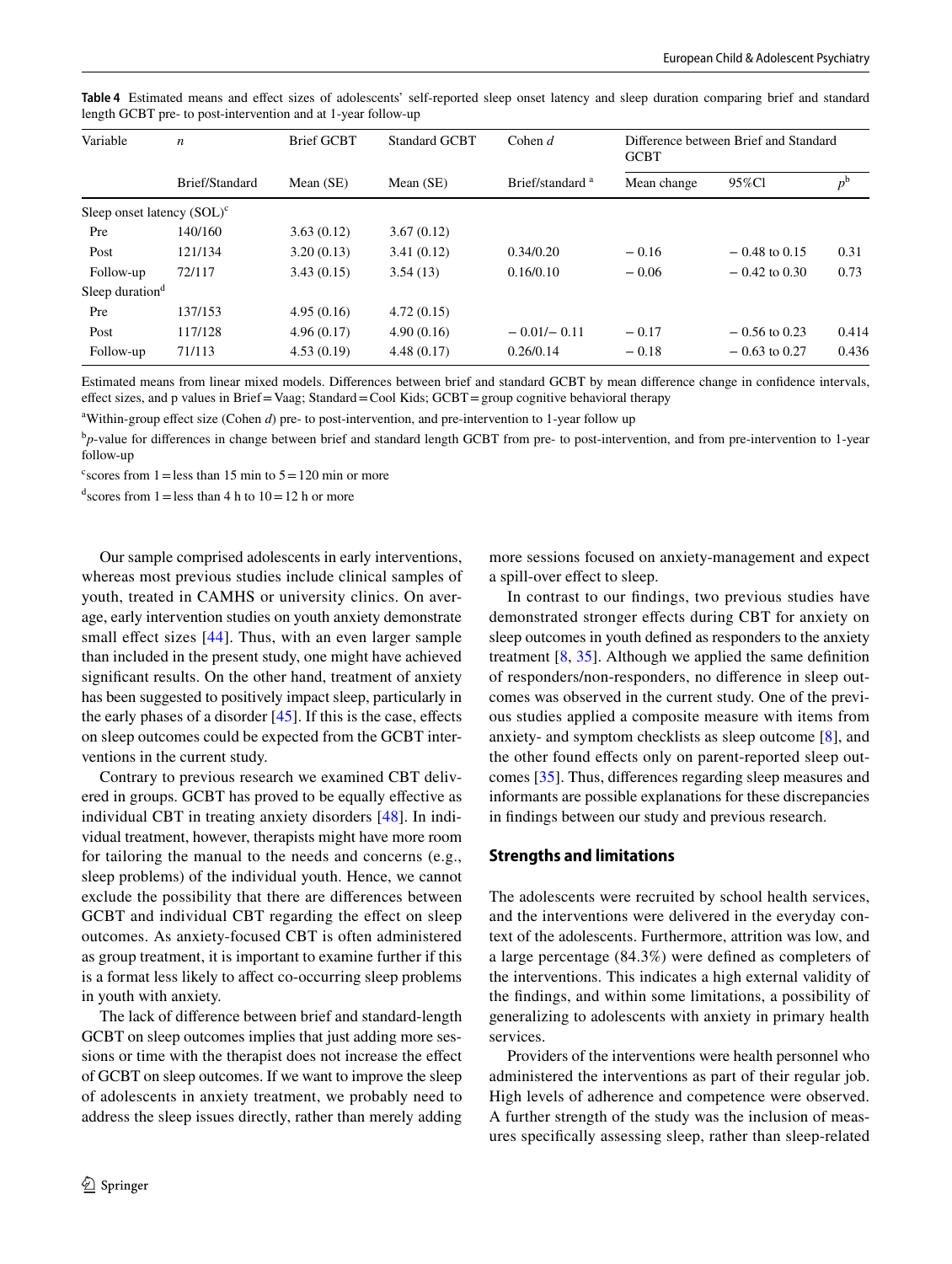outcomes that often include overlapping items between sleep and anxiety. Including adolescents' self-reports rather than parent-reports is also a strength in the current study. Although parents in many instances are considered more reliable reporters than youth, this may not be the case when assessing sleep difficulties (e.g., SOL) and anxiety symptoms. These are issues that are not always easily observable for caregivers. However, multi-informant assessments are important in research on youth mental health [[11\]](#page-13-29), and parent-reports could have been a supplement to the youth's self-reports.

The study has several limitations. It was designed to examine the efectiveness of school-based GCBT for anxiety. Power calculation was not conducted to ensure a sample size to detect secondary efects on sleep outcomes. Furthermore, despite efforts to include both sexes, the sample comprised a large proportion of girls. The sample was demographically restricted, with an overrepresentation of upper to middle class, two-parent families, and adolescents with Norwegian nationality. These characteristics represent a limitation for the generalization of the fnding.

Questionnaires were used to assess anxiety. However, including diagnostic interviews to determine the diagnostic status of the adolescents would have strengthened the study. All three sleep variables were categorized. Whereas this provided a more overall and organized presentation of the data, using continuous sleep variables would have given more variance and perhaps larger nuances in the fndings.

The exclusive use of subjective measures of sleep is also a limitation. However, a recent study reported high correspondence between subjective and objective measures of sleep duration among adolescents [[29](#page-13-30)], supporting the use of self-reported sleep measures. Furthermore, in the present study sleep duration was based on SOL subtracted from time in bed. To gain a more accurate measure, wake after sleep onset (WASO) could have been subtracted from time in bed. This was not assessed in the present study and is a limitation that could give an overestimation of the sleep duration. However, this is probably limited given that WASO is generally quite short during adolescence [[22](#page-13-25)]. For insomnia, we relied on a broad range of questionnaire-based sleep parameters that were used in accordance with specifc diagnostic defnitions. A clinical interview is considered the gold standard and would have strengthened the validity of the insomnia category. The validity of the sleep measures could also have been strengthened by using a sleep diary with day-to-day functioning capturing nuances and variability regarding sleep outcomes. These limitations should be taken into consideration when interpreting the fndings.

## **Clinical implications and conclusion**

Clinical implications relate to the question of whether we need to target sleep directly in the treatment of adolescents with anxiety and co-occurring sleep problems. The fndings suggest that providers of early interventions should not assume that sleep problems in adolescents with elevated anxiety improve during anxiety-focused CBT. Therefore, sleep problems should be targeted more directly, and clinicians are advised to integrate sleep management strategies into the anxiety-focused CBT program. Attempts to integrate sleep management strategies and anxiety-focused CBT are rare but have promising results [[32](#page-14-5)]. Thus, further evaluations are needed.

To conclude, no secondary efects on sleep outcomes in adolescents with anxiety were demonstrated during anxietyfocused GCBT for adolescents. Strategies that directly target sleep should be included in early intervention CBT for anxiety. Evaluation of the efects of CBT programs addressing both anxiety and co-occurring sleep problems in adolescents is warranted.

**Supplementary Information** The online version contains supplementary material available at<https://doi.org/10.1007/s00787-021-01795-6>.

**Acknowledgements** We wish to thank all the adolescents and parents who took part in the study, as well as the providers of the interventions who skillfully recruited participants, delivered interventions, and administered the data collection.

**Author contributions** All authors contributed to the study conception and design. Data collection was performed by BSMH, AH, ÅTH, JFB and GJW, and analyses were conducted by VB, BSMH and MH. The frst draft of the manuscript was written by BSMHs and all authors commented on the diferent versions of the manuscript. All authors read and approved the fnal manuscript.

**Funding** Open access funding provided by University of Bergen (incl Haukeland University Hospital). This work was supported by The Research Council of Norway [Grant no. 229020]. Additional fnancial support was received from the Osloford fund [Grant no. 245807], Regional Research fund western Norway [Grant no. 235707], and the Norwegian Directorate of Health [Reference no. 11/751-38 and 14/4285-3].

**Data availability and materials** The data may be available on reasonable request. To meet ethical requirements for the use of confdential patient data, all requests must be approved by the Norwegian Regional Committees for Medical and Health Research Ethics.

#### **Declarations**

**Conflict of interest** The authors have no fnancial or non-fnancial interests to disclose.

**Ethical approval** The study was approved by the Regional Committee for Medical and Health Research Ethics in Western Norway (no. 2013/2331). Written informed consent/assent was given by caregivers/ adolescents.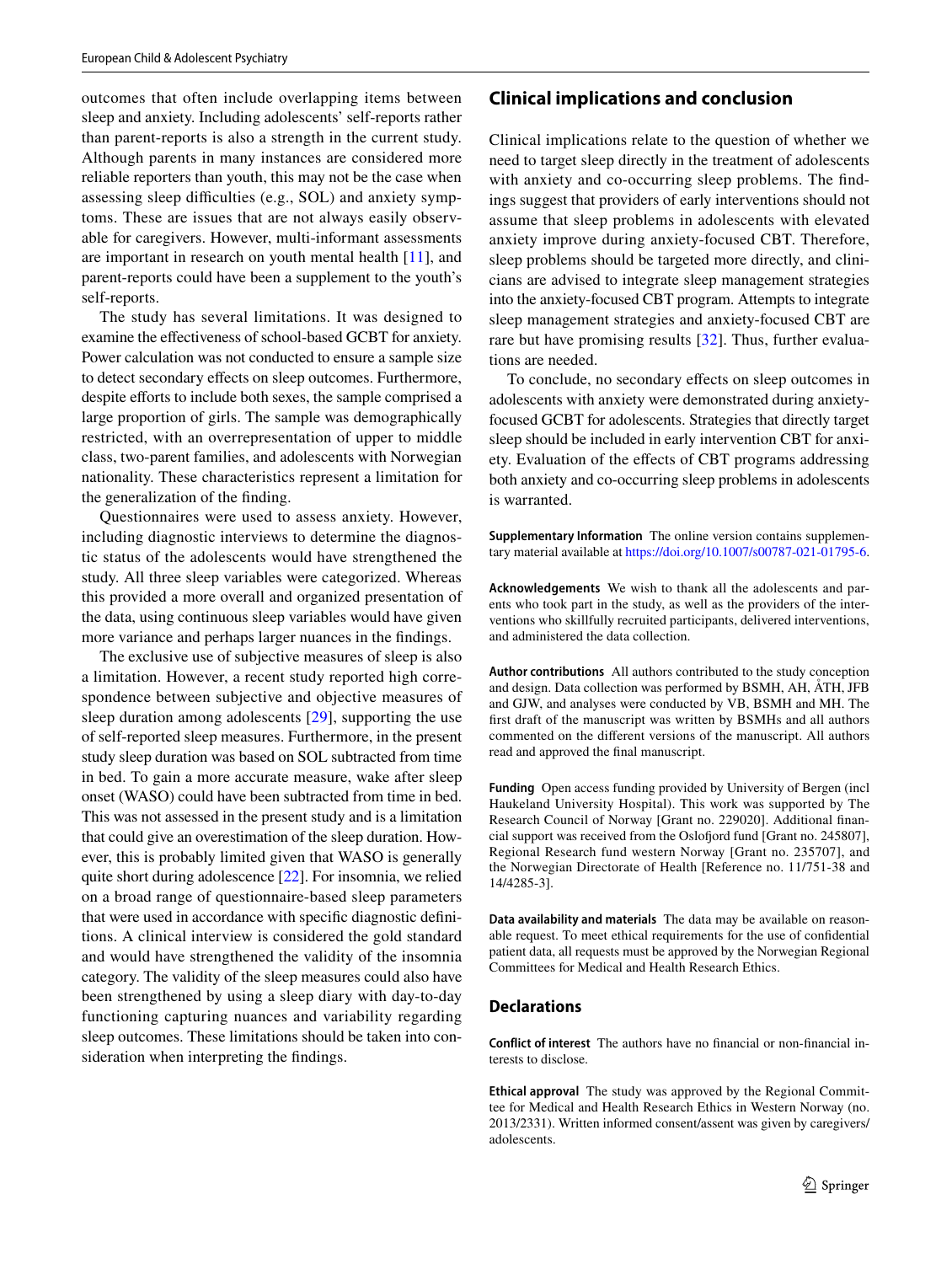**Open Access** This article is licensed under a Creative Commons Attribution 4.0 International License, which permits use, sharing, adaptation, distribution and reproduction in any medium or format, as long as you give appropriate credit to the original author(s) and the source, provide a link to the Creative Commons licence, and indicate if changes were made. The images or other third party material in this article are included in the article's Creative Commons licence, unless indicated otherwise in a credit line to the material. If material is not included in the article's Creative Commons licence and your intended use is not permitted by statutory regulation or exceeds the permitted use, you will need to obtain permission directly from the copyright holder. To view a copy of this licence, visit <http://creativecommons.org/licenses/by/4.0/>.

## **References**

- <span id="page-13-15"></span>1. Alfano CA, Ginsburg GS, Kingery JN (2007) Sleep-related problems among children and adolescents with anxiety disorders. J Am Acad Child Adolesc Psychiatry 46:224–232
- <span id="page-13-2"></span>2. Alvaro PK, Roberts RM, Harris JK, Bruni O (2017) The direction of the relationship between symptoms of insomnia and psychiatric disorders in adolescents. J Afect Disord 207:167–174
- <span id="page-13-27"></span>3. Arendt K, Hougaard E, Thastum M (2014) Psychometric properties of the child and parent versions of Spence children's anxiety scale in a Danish community and clinical sample. J Anxiety Disord 28:947–956
- <span id="page-13-10"></span>4. Belleville G, Cousineau H, Levrier K, St-Pierre-Delorme ME, Marchand A (2010) The impact of cognitive-behavior therapy for anxiety disorders on concomitant sleep disturbances: a metaanalysis. J Anxiety Disord 24:379–386
- <span id="page-13-16"></span>5. Benito KG, Caporino NE, Frank HE, Ramanujam K, Garcia A, Freeman J, Kendall PC, Gefken G, Storch EA (2015) Development of the pediatric accommodation scale: reliability and validity of clinician- and parent-report measures. J Anxiety Disord  $29.14 - 24$
- <span id="page-13-21"></span>6. Bennett-Levy J, Richards D, Farrand P, Christensen H, Grifths K, Kavanagh D, Klein B, Lau MA, Proudfoot J, Ritterband L, White J, Williams C (2010) Oxford guide to low intensity CBT interventions. Oxford University Press, New York
- <span id="page-13-24"></span>7. Bjaastad JF, Haugland BS, Fjermestad KW, Torsheim T, Havik OE, Heiervang ER, Ost LG (2016) Competence and Adherence Scale for Cognitive Behavioral Therapy (CAS-CBT) for anxiety disorders in youth: psychometric properties. Psychol Assess 28:908–916
- <span id="page-13-11"></span>8. Caporino NE, Read KL, Shifrin N, Settipani C, Kendall PC, Compton SN, Sherrill J, Piacentini J, Walkup J, Ginsburg G, Keeton C, Birmaher B, Sakolsky D, Gosch E, Albano AM (2015) Sleep-related problems and the efects of anxiety treatment in children and adolescents. J Clin Child Adolesc Psychol. [https://](https://doi.org/10.1080/15374416.2015.1063429) [doi.org/10.1080/15374416.2015.1063429](https://doi.org/10.1080/15374416.2015.1063429)
- <span id="page-13-0"></span>9. Carskadon MA (2011) Sleep in adolescents: the perfect storm. Pediatr Clin North Am 58:637–647
- <span id="page-13-12"></span>10. Clementi MA, Alfano CA, Holly LE, Pina AA (2016) Sleeprelated outcomes following early intervention for childhood anxiety. J Child Fam Stud 25:3270–3277
- <span id="page-13-29"></span>11. De LosReyes A, Thomas S, Goodman K, Kundey MAS (2013) Principles underlying the use of multiple informants' reports. Annu Rev Clin Psychol 9:123–149
- <span id="page-13-13"></span>12. Donovan CL, Spence SH, March S (2016) Does an online CBT program for anxiety impact upon sleep problems in anxious youth? J Clin Child Adolesc Psychol. [https://doi.org/10.1080/](https://doi.org/10.1080/15374416.2016.1188700) [15374416.2016.1188700](https://doi.org/10.1080/15374416.2016.1188700)
- <span id="page-13-18"></span>13. Fazel M, Hoagwood K, Stephan S, Ford T (2014) Mental health interventions in schools in high-income countries. Lancet Psychiatry 1:377–387
- <span id="page-13-3"></span>14. Forbes EE, Bertocci MA, Gregory AM, Ryan ND, Axelson DA, Birmaher B, Dahl RE (2008) Objective sleep in pediatric anxiety disorders and major depressive disorder. J Am Acad Child Adolesc Psychiatry 47:148–155
- <span id="page-13-1"></span>15. Gradisar M, Gardner G, Dohnt H (2011) Recent worldwide sleep patterns and problems during adolescence: a review and metaanalysis of age, region, and sleep. Sleep Med 12:110–118
- <span id="page-13-17"></span>16. Gregory AM, O'Connor TG (2002) Sleep problems in childhood: a longitudinal study of developmental change and association with behavioral problems. J Am Acad Child Adolesc Psychiatry 41:964–971
- <span id="page-13-19"></span>17. Gulliver A, Grifths KM, Christensen H (2010) Perceived barriers and facilitators to mental health help-seeking in young people: a systematic review. BMC Psychiatry 10:113
- <span id="page-13-28"></span>18. Guy W (1976) ECDEU Assessment Manual for Psychopharmacology. US Department of Health, Education, and Welfare Public Health Service Alcohol, Drug Abuse, and Mental Health Administration, Rockville, MD
- <span id="page-13-20"></span>19. Haugland BSM, Haaland ÅT, Baste V, Bjaastad JF, Hoffart A, Rapee RM, Raknes S, Himle JA, Husabø E, Wergeland GJ (2020) Efectiveness of brief and standard school-based cognitive-behavioral interventions for adolescents with anxiety: a randomized non-inferiority study. J Am Acad Child Adolesc Psychiatry 59:552–564
- <span id="page-13-4"></span>20. Haugland BSM, Hysing M, Baste V, Wergeland GJ, Rapee R, Hofart A, Haaland ÅT, Bjaastad JF (2021) Sleep duration and insomnia in adolescents seeking treatment for anxiety in primary health care. Front Psychol. [https://doi.org/10.3389/fpsyg.](https://doi.org/10.3389/fpsyg.2021.638879) [2021.638879](https://doi.org/10.3389/fpsyg.2021.638879)
- <span id="page-13-22"></span>21. Haugland BSM, Raknes S, Haaland AT, Wergeland GJ, Bjaastad JF, Baste V, Himle J, Rapee R, Hoffart A (2017) School-based cognitive behavioral interventions for anxious youth: study protocol for a randomized controlled trial. Trials. [https://doi.org/](https://doi.org/10.1186/s13063-017-1831-9) [10.1186/s13063-017-1831-9](https://doi.org/10.1186/s13063-017-1831-9)
- <span id="page-13-25"></span>22. Hysing M, Pallesen S, Stormark KM, Lundervold AJ, Sivertsen B (2013) Sleep patterns and insomnia among adolescents: a population-based study. J Sleep Res 22:549–556
- <span id="page-13-9"></span>23. Ivarsson T, Skarphedinsson G (2015) Sleep problems and cognitive behavior therapy in pediatric obsessive–compulsive disorder have bidirectional efects. J Anxiety Disord 30:28–33
- <span id="page-13-5"></span>24. Johnson EO, Roth T, Breslau N (2006) The association of insomnia with anxiety disorders and depression: exploration of the direction of risk. J Psychiatr Res 40:700–708
- <span id="page-13-6"></span>25. Kelly RJ, El-Sheikh M (2014) Reciprocal relations between children's sleep and their adjustment over time. Dev Psychol 50:1137–1147
- <span id="page-13-14"></span>26. Kendall PC, Pimentel SS (2003) On the physiological symptom constellation in youth with generalized anxiety disorder (GAD). J Anxiety Disord 17:211–221
- <span id="page-13-26"></span>27. Krølner R, Andersen A, Holstein BE, Due PC (2005) Childparent agreement on socio-demographic measurements in the HBSC survey—a validity study in six European countries 2005. University of Copenhagen, Copenhagen
- <span id="page-13-7"></span>28. Leahy E, Gradisar M (2012) Dismantling the bidirectional relationship between paediatric sleep and anxiety. Clin Psychol 16:44–56
- <span id="page-13-30"></span>29. Lucas-Thompson RG, Crain TL, Brossoit RM (2020) Measuring sleep duration in adolescence: comparing subjective and objective daily methods. Sleep Health 7:79–82
- <span id="page-13-23"></span>30. Lyneham HJ, Sburlati ES, Abbott MJ, Rapee RM, Hudson JL, Tolin DF, Carlson SE (2013) Psychometric properties of the child anxiety life interference scale (CALIS). J Anxiety Disord 27:711–719
- <span id="page-13-8"></span>31. Maski KP, Kothare SV (2013) Sleep deprivation and neurobehavioral functioning in children. Int J Psychophysiol 89:259–264